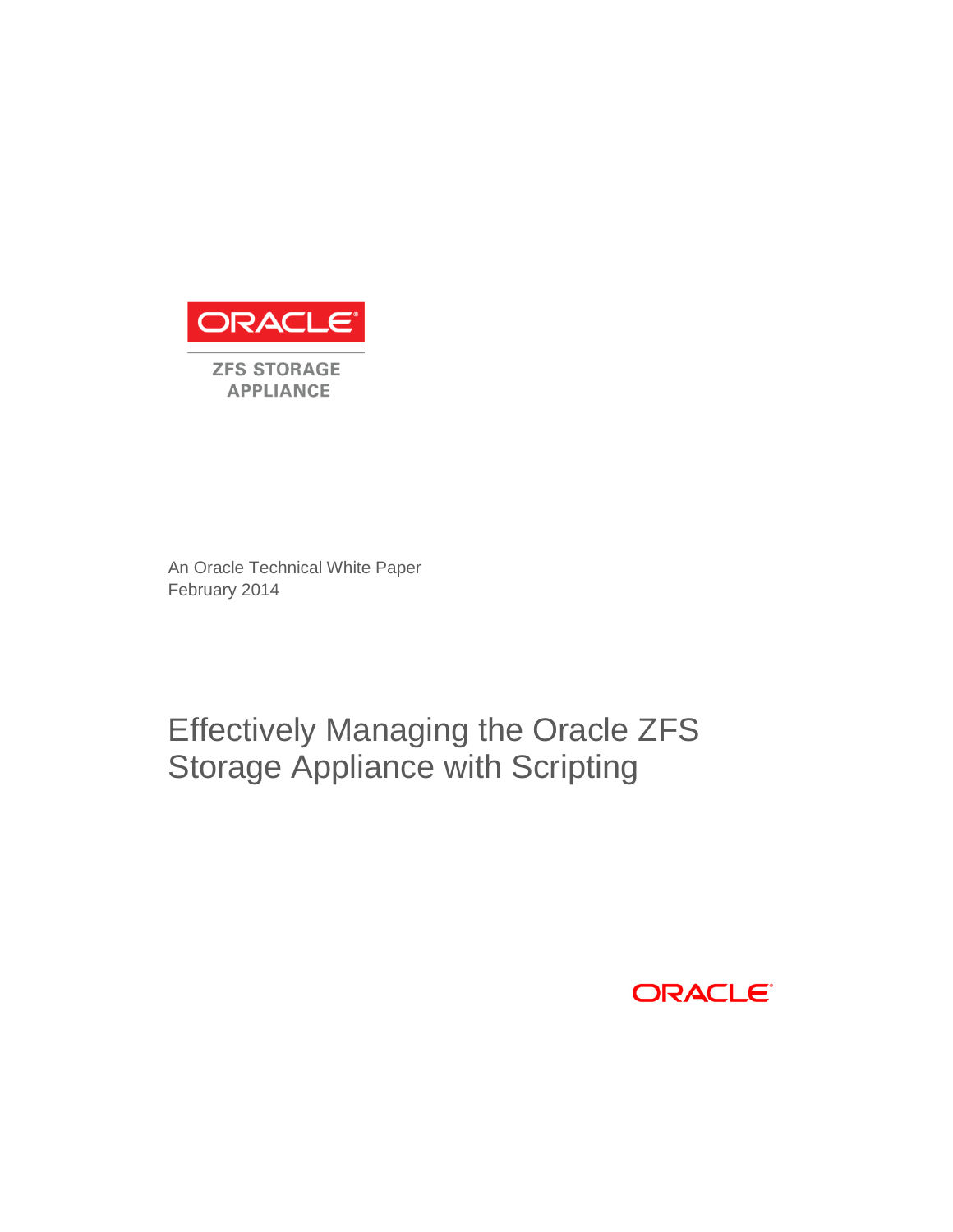## Table of Contents

**2**

| Appendix B: Using the Oracle ZFS Storage Appliance Simulator 41 |  |
|-----------------------------------------------------------------|--|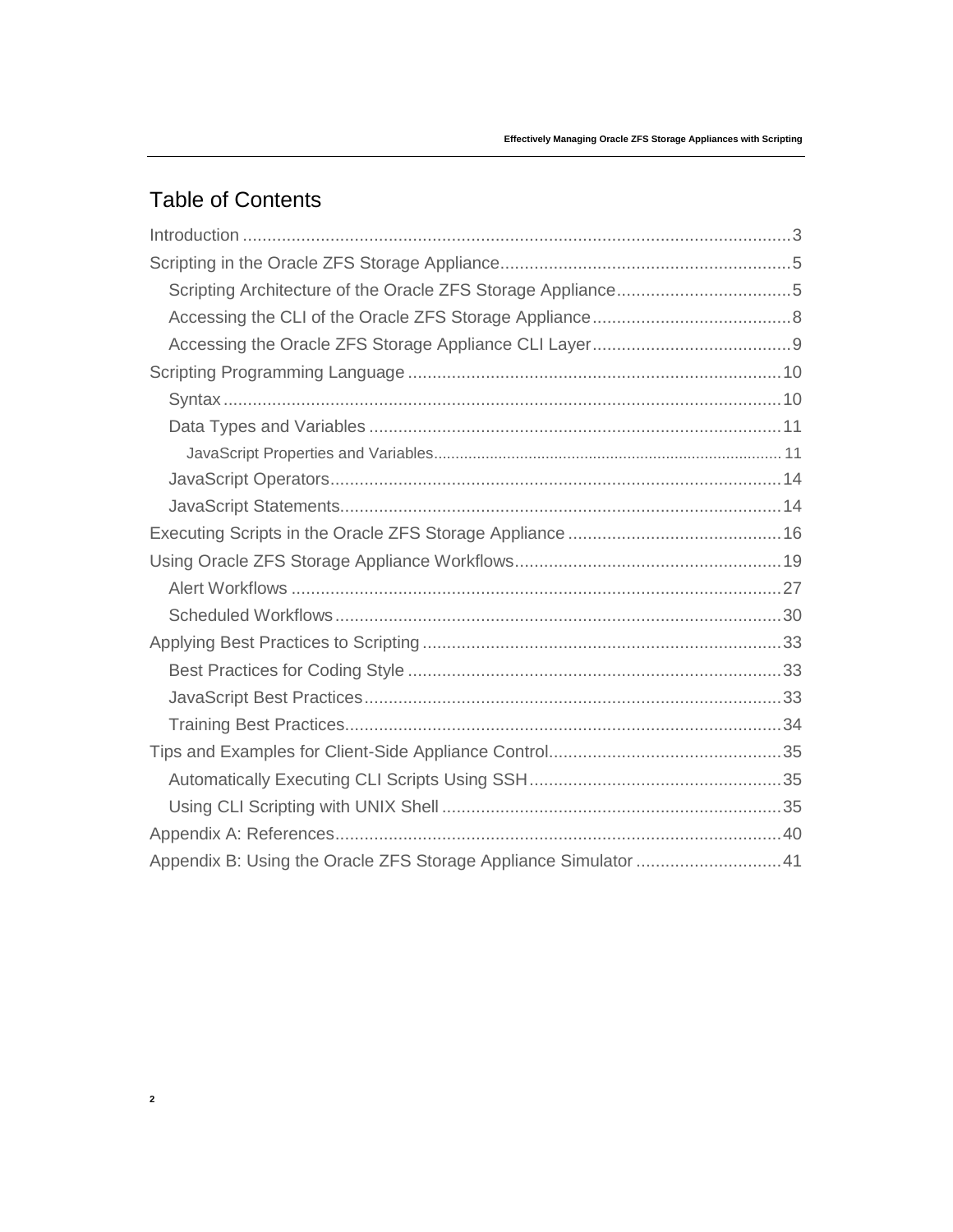**3**

## Introduction

The Oracle ZFS Storage Appliance is typically managed using a browser user interface (BUI) that provides a sophisticated graphical user interface with unique ease-of-use features. You can also use a command line interface (CLI), which is useful when the Oracle ZFS Storage Appliance cannot be reached through the network or you need to repetitively execute a fixed set of commands. You can access the CLI using the serial console or a secure shell (SSH).

Command-line interaction with the system offers a way to repetitively execute a number of tasks in a fixed sequence as a kind of batch job. When the batch function requires conditional executed code, you must use scripting. The CLI commands can either be entered interactively in the CLI or passed to the CLI in files.

The script language of the Oracle ZFS Storage Appliance is based on JavaScript (ECMAScript version 3) with a few extensions. JavaScript is an interpreted, loosely typed programming language offering object-oriented capabilities. The script interpreter is part of the Oracle ZFS Storage Appliance shell, so the shell interprets and executes the scripts.

Workflows are used to store scripts in the Oracle ZFS Storage Appliance and they also offer user access management for scripts and argument validation functionality. Workflows contain scripts and versioning information, and they can be started in either the BUI or CLI. They can also be started by alert or timer events. Timer events are created from workflow schedules.

This paper primarily provides details on the use of JavaScript programming features within the Oracle ZFS Storage Appliance. It also provides detail on the Oracle ZFS Storage Appliance script architecture, the JavaScript interface into the Oracle ZFS Storage Appliance, and methods for executing scripts. It is beyond the scope of this paper to provide a tutorial for the JavaScript language or CLI command language for the Oracle ZFS Storage Appliance. Familiarity with C, C++, or programming languages such as Perl or Python will help you understand the JavaScript examples provided in this document.

Appendix A contains references to books, online tutorials, blogs, and papers containing detailed information about JavaScript. The Online Help feature within the Oracle ZFS Storage Appliance, which can be accessed through the BUI, provides detailed information about CLI and BUI usage. Also view or download a copy of Oracle's *Sun ZFS Storage 7000 System Administration Guide* (referred to as the administration guide within this document) from one of the Oracle [Unified Storage Systems documentation libraries.](http://www.oracle.com/technetwork/documentation/oracle-unified-ss-193371.html)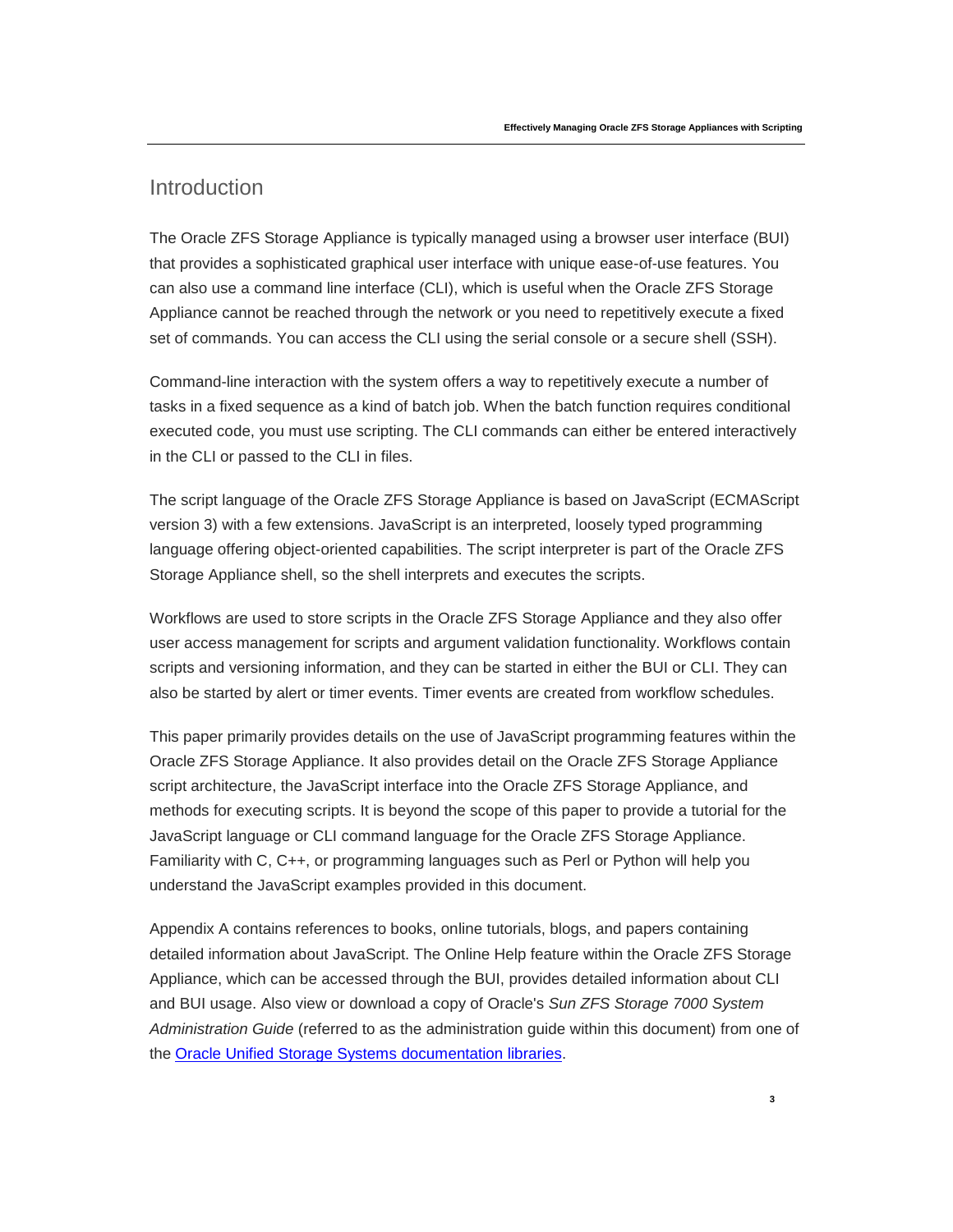NOTE: References to Sun ZFS Storage Appliance, Sun ZFS Storage 7000, and ZFS Storage Appliance all refer to the same family of Oracle ZFS Storage Appliance products. Some cited documentation or screen code may still carry these legacy naming conventions.

**4**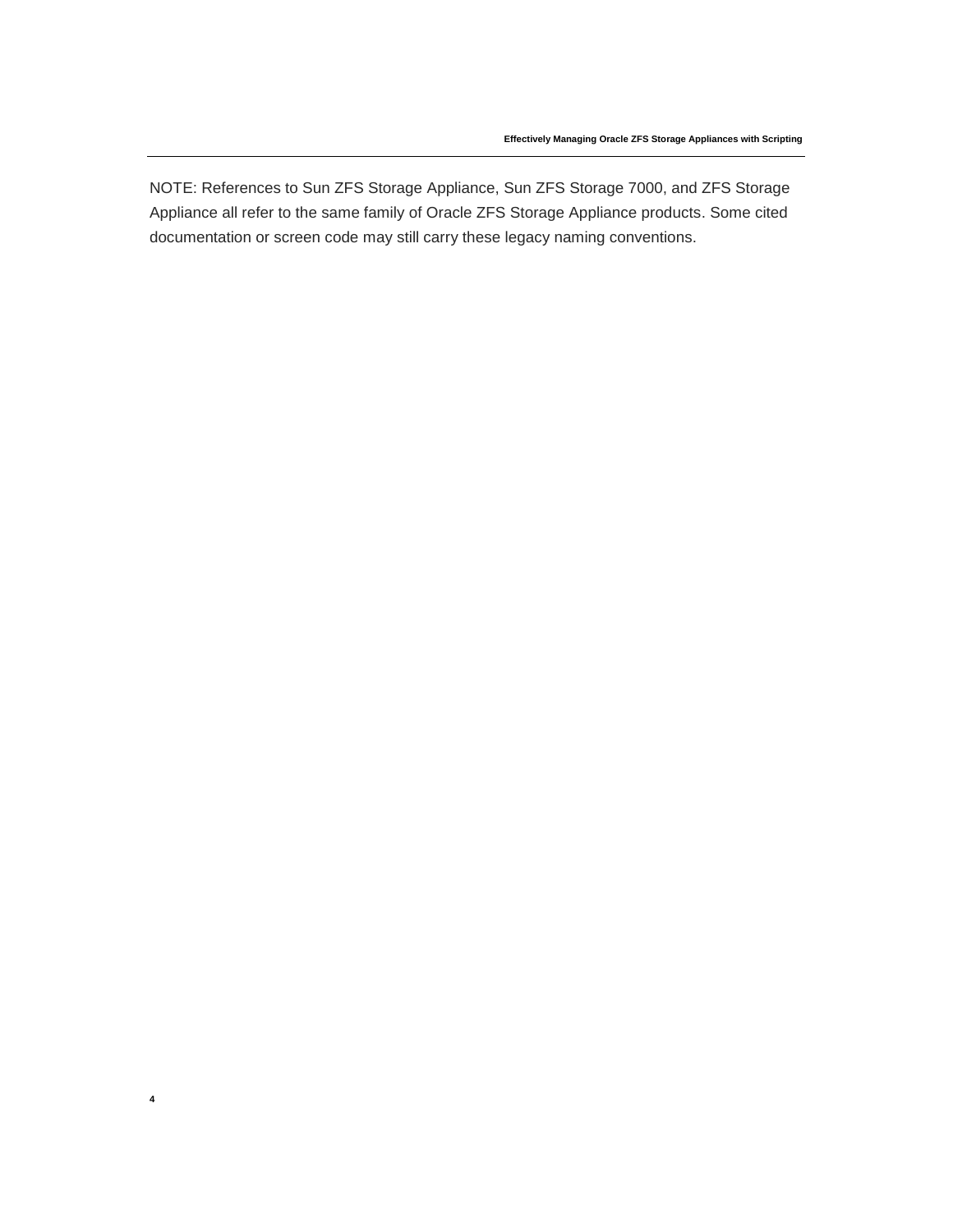**5**

## Scripting in the Oracle ZFS Storage Appliance

There are three options for interacting with the Oracle ZFS Storage Appliance using the CLI: grouping CLI commands in a file, scripting CLI commands, and using workflows.

A fixed sequence of CLI commands can be grouped in a file and sent to the Oracle ZFS Storage Appliance for execution using SSH. This is a form of batch processing of commands. The commands are executed with the privileges of the user who logs in to the Oracle ZFS Storage Appliance. An extensive desciption of commands available using the Oracle ZFS Storage Appliance shell are available in the administration guide.

When more flexibility is needed, such as executing conditional code using variables and user-defined functions, you can use scripting in the CLI. The shell offers a script interpreter that executes user-defined scripts written in the JavaScript programming language. The scripts are passed to the Oracle ZFS Storage Appliance in the same way batch jobs are passed to it, either through an SSH connection into the Oracle ZFS Storage Appliance or interactively at the CLI prompt.

Workflows, which can encapsulate scripts for later execution, reside in the Oracle ZFS Storage Appliance. You can initiate these workflows using the BUI or CLI. Timer and alert events can also be used to trigger the start of a workflow. You can access the Oracle ZFS Storage Appliance using either its console or an SSH connection.

Scripting Architecture of the Oracle ZFS Storage Appliance

The Oracle ZFS Storage Appliance shell offers the functionality to execute scripts containing JavaScript programming code. Because the JavaScript interpreter is integrated into the shell, it is known as an *application embedded environment*. This is different from the typical Web browser *client-server* use of JavaScript. JavaScript library functions, such as Document Management (DOM), are not available in application-embedded environments. When referring to JavaScript documentation, use the Core JavaScript Reference to find detailed information on available JavaScript library functions.

Since the embedded JavaScript interpreter interprets the code during execution, scripts are executed in the context of the Oracle ZFS Storage Appliance shell and all information retrieved from the Oracle ZFS Storage Appliance, or manipulation of it, is handled by functions passing the required commands to the CLI context. This means that the same CLI navigation commands can be used to walk through the CLI context structure. For instance, the following CLI command navigates to the child context net:

7000ppc1:> **configuration net** 7000ppc1:configuration net>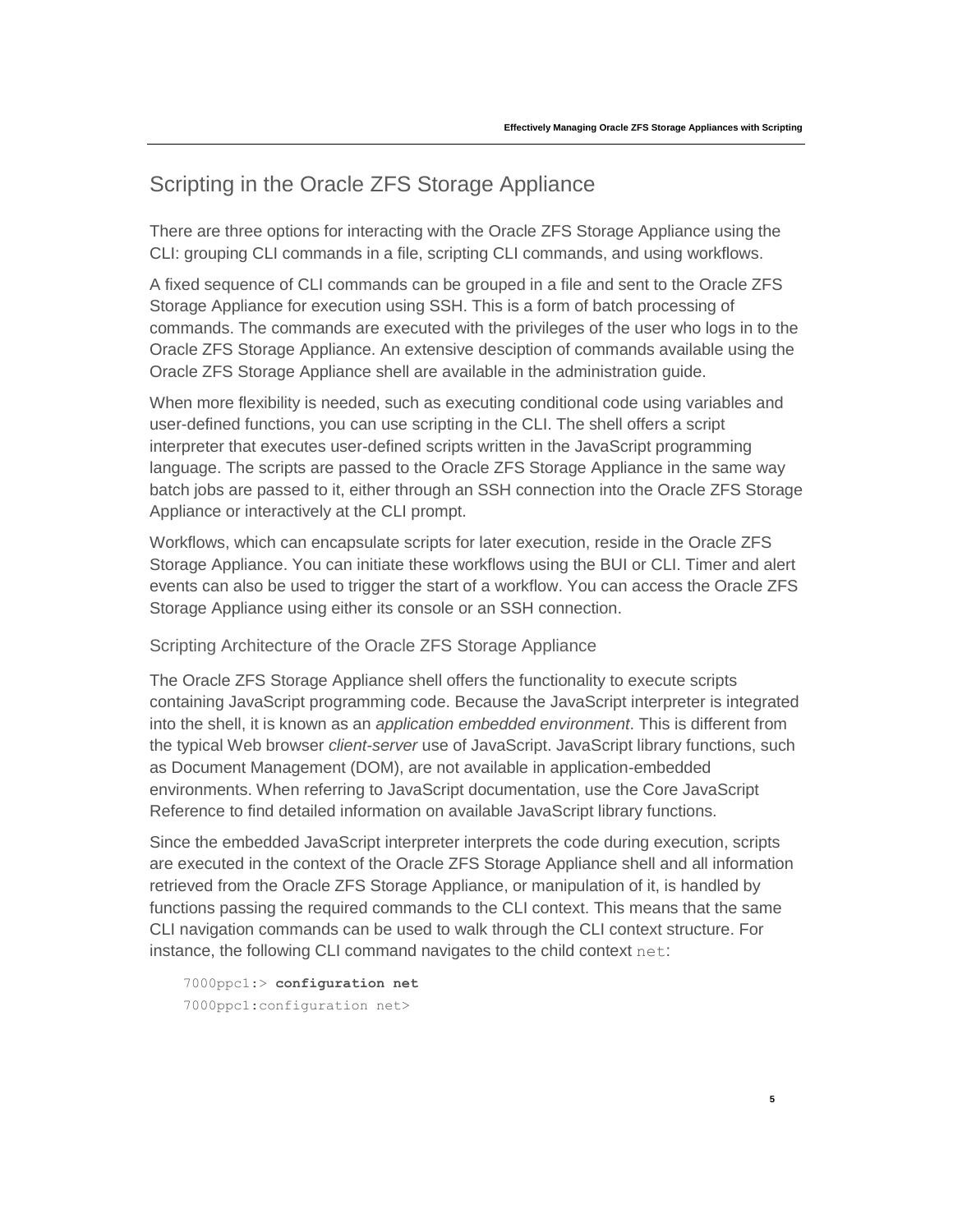The following is the equivalent script command:

```
run ('configuration net');
```
**6**

The JavaScript core functions are available from the JavaScript object library. This library contains functions (methods) to manipulate complex object types such as arrays, strings, math on number objects, regexpressions, and more.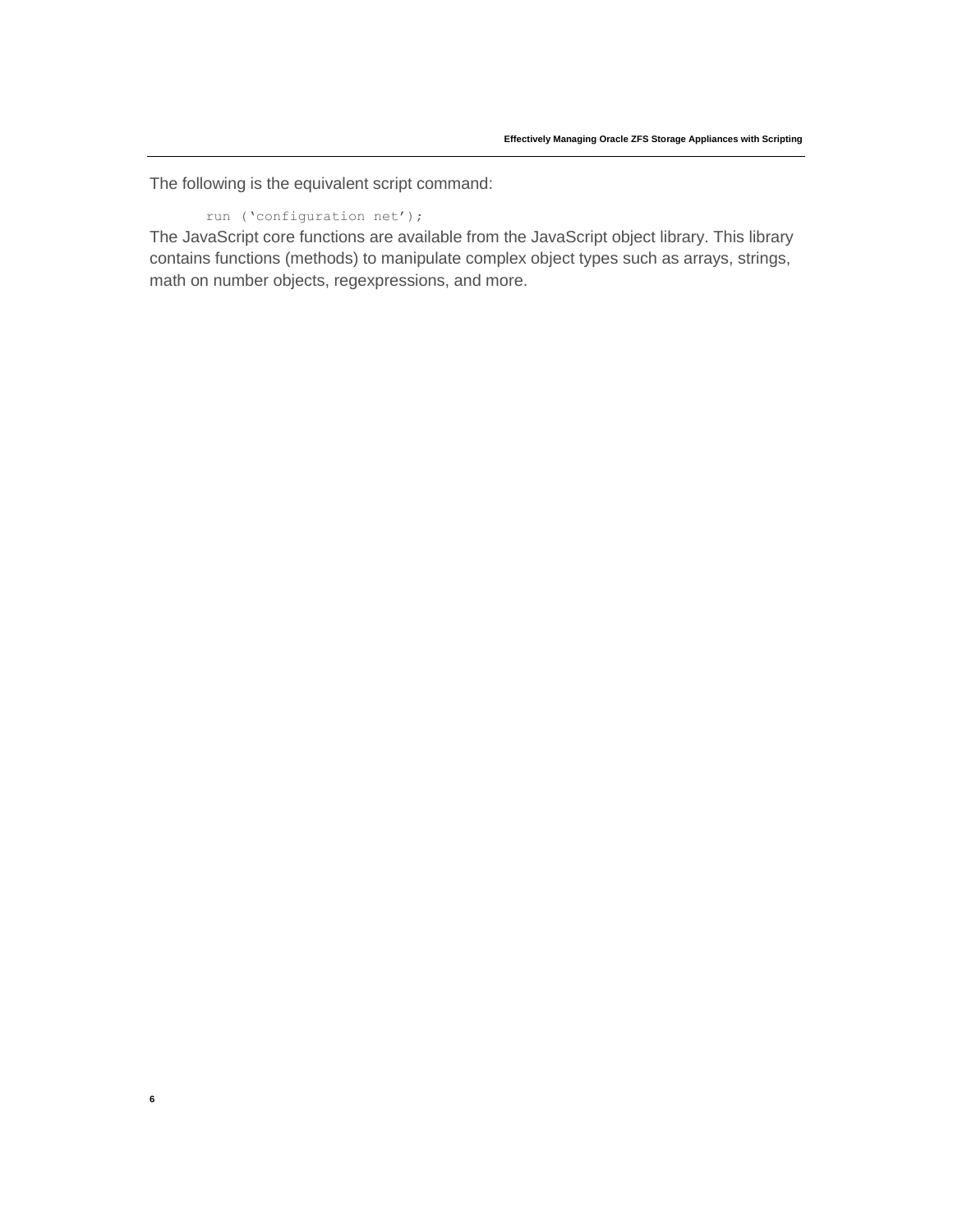#### **Effectively Managing Oracle ZFS Storage Appliances with Scripting**

**7**



Figure 1. Scripting architecture for the Oracle ZFS Storage Appliance

Scripts stored in the Oracle ZFS Storage Appliance are controlled by the Workflow Manager. The Workflow Manager controls the starting of scripts by users employing the CLI or BUI or by timer or alert events. It also handles the user input dialog, argument verification processing, and start of the execution of scripts in workflows.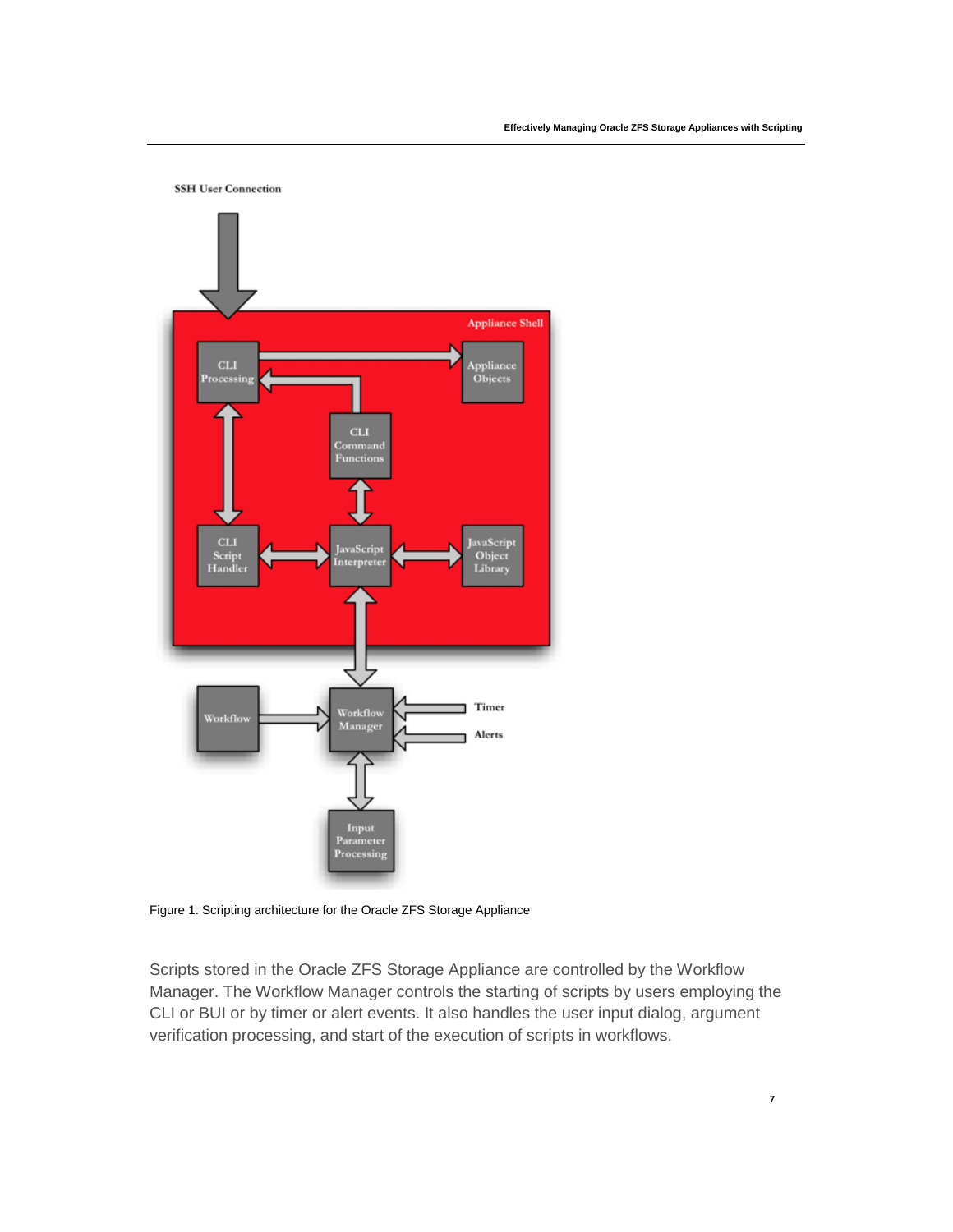Accessing the CLI of the Oracle ZFS Storage Appliance

An SSH connection provides access to the CLI of the Oracle ZFS Storage Appliance. The show command provides information about the CLI root context, the available properties, and children contexts. The TAB key lists the available command options in the current context.

```
pBrouwers MacBook-Pro:~ pBrouwer$ ssh root@192.168.56.101
Password: 
Last login: Mon Feb 14 16:09:05 2011 from 192.168.56.1
7000ppc1:> show
Properties:
                  showcode = false
                  showstack = false
               exitcoverage = false
                showmessage = true
                 asserterrs = false
Children:
                 configuration => Perform configuration actions
                  maintenance => Perform maintenance actions
                         raw => Make raw XML-RPC calls
                    analytics => Manage appliance analytics
                      status => View appliance status
                       shares => Manage shares
7000ppc1:> 
analytics coverage help script status
assert date ifconfig set time
assertlabels deny maintenance shares traceroute
configuration exit nslookup shell tree
confirm get ping show
cover getent raw sleep
7000ppc1:>
```
The script command opens the JavaScript interpeter for you to enter script statements. To execute, type a period (**.**) and then press **Enter**.

```
pBrouwers MacBook-Pro:~ pBrouwer$ ssh root@192.168.0.140
Password: 
Last login: Mon Feb 14 16:09:05 2011 from 192.168.56.1
7000ppc1:> script
("." to run)> var i=10 ;
("." to run)> printf("i = %d\n",i);
("." to run)> .
i = 10
```
**8**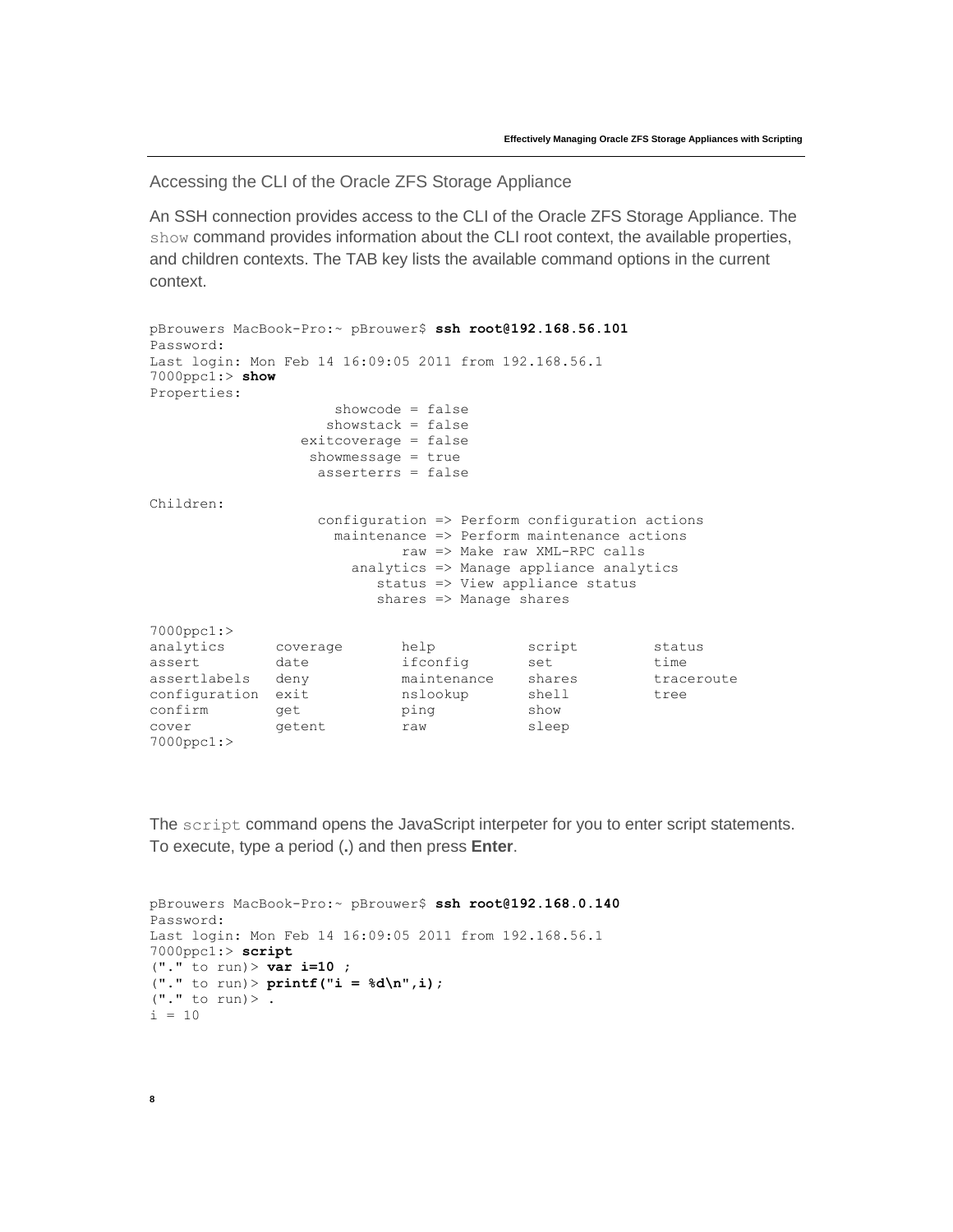7000ppc1:>

You can store script statements in a file. The file contents can then be used to send the statements to the Oracle ZFS Storage Appliance using the SSH connection, as shown in Appendix B.

To navigate through the hierarchy of the Oracle ZFS Storage Appliance context structure, specify the name of the context to navigate to, preceded by all the children above it, starting from the current context. The done command restores the previous context environment. Use the UNIX  $cd$  command to move up in the hierarchy or go back to the root context, cd /*.*

The following is the equivalent script program statement:

run('cd/');

Commands available in a certain child context can be directly executed from the current context by specifying the path to the child context followed by the command.

| 7000ppc1:> configuration net interfaces list |       |    |             |                   |             |
|----------------------------------------------|-------|----|-------------|-------------------|-------------|
| INTERFACE                                    | STATE |    | CLASS LINKS | ADDRS             | LABEL       |
| e1000q0                                      | up    | ip | e1000q0     | 192.168.56.101/24 | i e1000q0   |
| e1000q1                                      | up    | ip | e1000q1     | 192.168.0.147/24  | $i$ e1000q1 |
| $7000$ ppc $1:$                              |       |    |             |                   |             |

Accessing the Oracle ZFS Storage Appliance CLI Layer

Scripting is of no use if there are no means to retrieve status information from the Oracle ZFS Storage Appliance and manipulate the configuration information within it. Table 1 shows extensions to the available JavaScript functions that enable you to interact with the Oracle ZFS Storage Appliance.

| TABLE 1. EXTENSIONS TO JAVASCRIPT FUNCTIONS |
|---------------------------------------------|
|---------------------------------------------|

| <b>FUNCTION</b> | <b>DESCRIPTION</b>                                                                                                                                                                 |
|-----------------|------------------------------------------------------------------------------------------------------------------------------------------------------------------------------------|
| run             | Runs the specified command in the shell, returning any output as a string. Note that if the output<br>contains multiple lines, the returned string will contain embedded newlines. |
| props           | Returns an array of the property names for the current context.                                                                                                                    |
| get             | Gets the value of the specified property. Note that this function returns the value in native form. For<br>example, dates are returned as Date objects.                            |
| set             | Takes two string arguments, setting the specified property to the specified value.                                                                                                 |
| list            | Returns an array of tokens corresponding to the dynamic children of the current context.                                                                                           |
| choice          | The choices function returns an array of the valid property values for any property for which the set<br>of values is known and enumerable.                                        |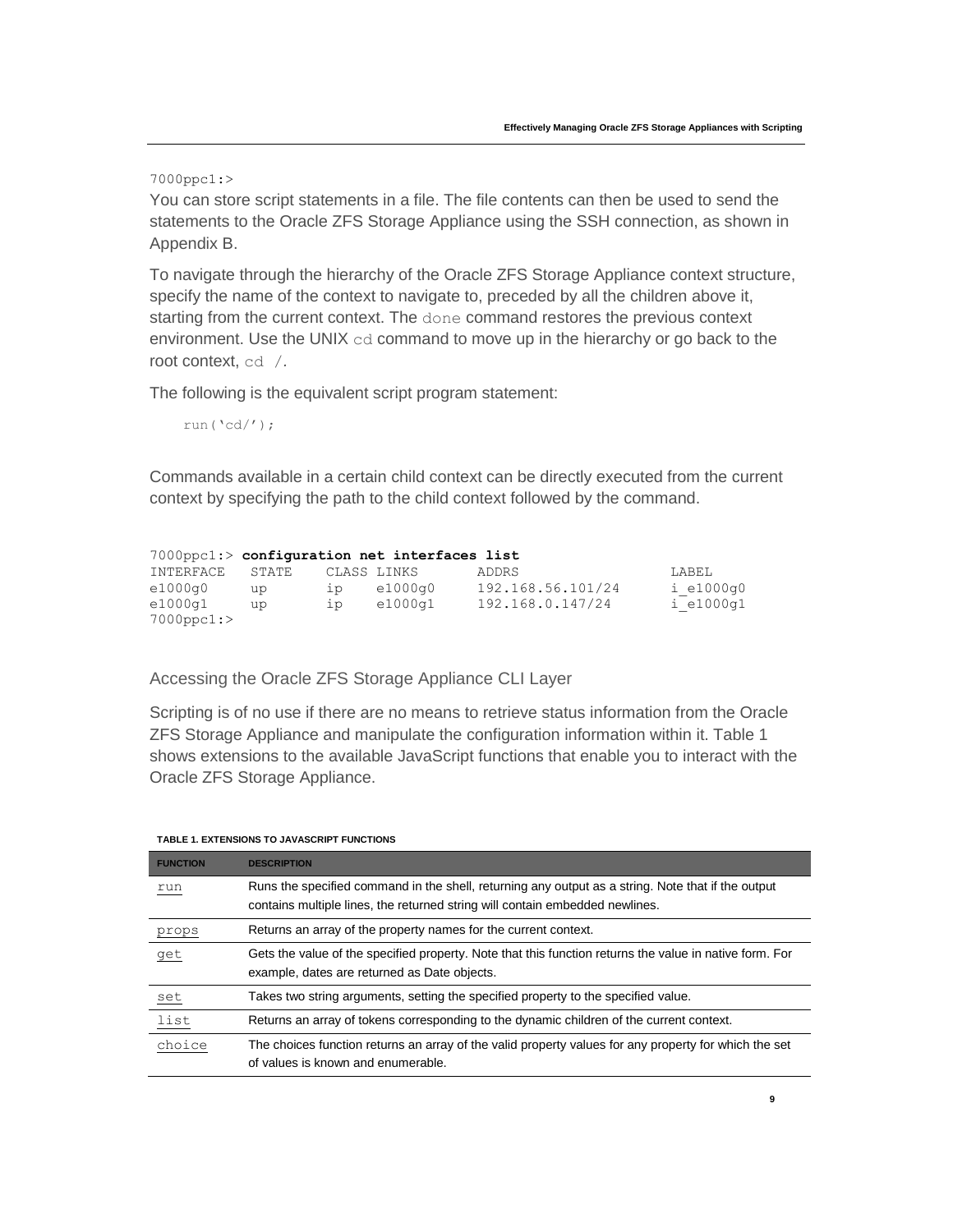These commands are executed in the CLI context structure of the Oracle ZFS Storage Appliance. For more detailed information, see "CLI Scripting" in Chapter 1 of the administration guide.

## Scripting Programming Language

The scripting functionality of the Oracle ZFS Storage Appliance is implemented by a JavaScript Language Interpreter build in the CLI layer. The supported JavaScript syntax is based upon the ECMA-3 standard with a few extensions.

Contrary to its name, JavaScript has no relationship to Java. JavaScript is an objectoriented program language that differs from C++ and Java in that it does not have strong type checking. The variable type is defined at runtime, not during compile time. So, variable types are dynamic.

The term *Script* in JavaScript's name might imply that it is a simple, procedural-type programming language, but JavaScript actually contains a rich, object-oriented feature set. Familiarity with object-oriented programming concepts, such as those used by C++, for example, can help you understand the true potential of JavaScript.

For simple tasks, using the traditional procedure-type programming features suffices. For more complex tasks, JavaScript's object-oriented features, such as using objects containing properties and methods to manipulate the properties of objects, is needed. Understanding these object-oriented aspects of JavaScript, including the scope mechanism of variables and the handling of objects and arrays, is essential to dealing with the more complex JavaScript coding.

This document provides basic information on some of the JavaScript concepts to be aware of when you are trying to use JavaScript for more complex tasks. Appendix A contains a resource list for more detailed information about JavaScript.

Note that the JavaScript environment used in the Oracle ZFS Storage Appliance is described in various reference materials as an application-embedded environment. However, material describing the use of client-side JavaScript is not applicable for use in the Oracle ZFS Storage Appliance. Concentrate on the core JavaScript sections.

## **Syntax**

The syntax of the JavaScript language is similar to the C language syntax. It is case sensitive, so it requires consistent names for variables and functions. Semicolons are used to terminate statements and curly braces  $(\{\})$  are used to group blocks of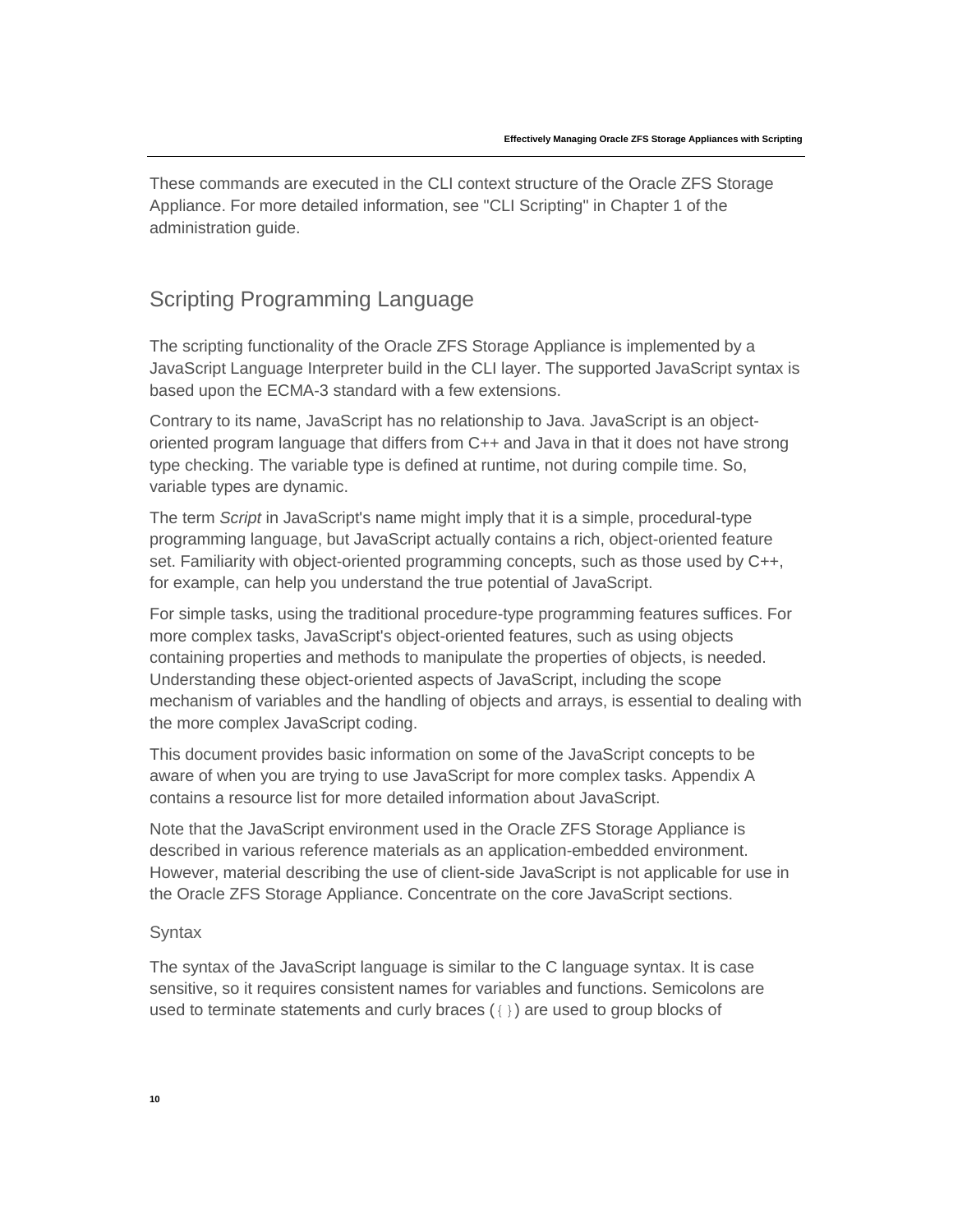statements. Although the use of semicolons in JavaScript is in some cases optional, it is best practice to always use them at the end of each statement to maintain easy-tounderstand code. C and C++ comment syntaxes are recognized.

### Data Types and Variables

In addition to primitive data types, such as numbers, Booleans, and strings, JavaScript supports complex data types in the form of objects. Values of primitive data types are automatically converted to the type needed for the operation.

```
var index=1;
var textarray = new Array('Line 1','Line 2','Line 3');
var array elements = textarray.length
for ( ; index < array elements ; index++) {
printf('Array element' + index + ': ' + textarray[index] + '\n');
}
```
Functions are a special type of object. This means that functions can be stored in variables, arrays, and objects. Functions can also be passed as arguments to other functions.

As in other languages, JavaScript uses the value null to indicate that a variable does not hold a valid value. JavaScript never sets a value to null; this has to be done explicitly by the programmer. JavaScript uses the value undefined to identify a variable that has been declared but has never had a value assigned to it. In this case, the type of the variable is not known yet. The value undefined is also used to identify a reference to a property of an object that does not exist yet.

Variables in JavaScript can be referenced by value or by reference. Strings are a special case. In JavaScript, the contents of a string are immutable; they can never be changed. A string can be changed only by creating a new string and then copying the parts of the original string that should stay the same.

Always use the  $var$  statement to declare a variable, because it fixes the scope of the variable at the point of the declaration in the code. Not using the  $var$  statement automatically makes the variable global, which could have unexpected side effects. For instance, a global variable will not be disposed of by the JavaScript garbage collection mechanism, which might lead to memory leaks.

### **JavaScript Properties and Variables**

The JavaScript language supports both variables and properties. At first glance, they look the same. Both are used to hold a value. Their differences lie in the way the JavaScript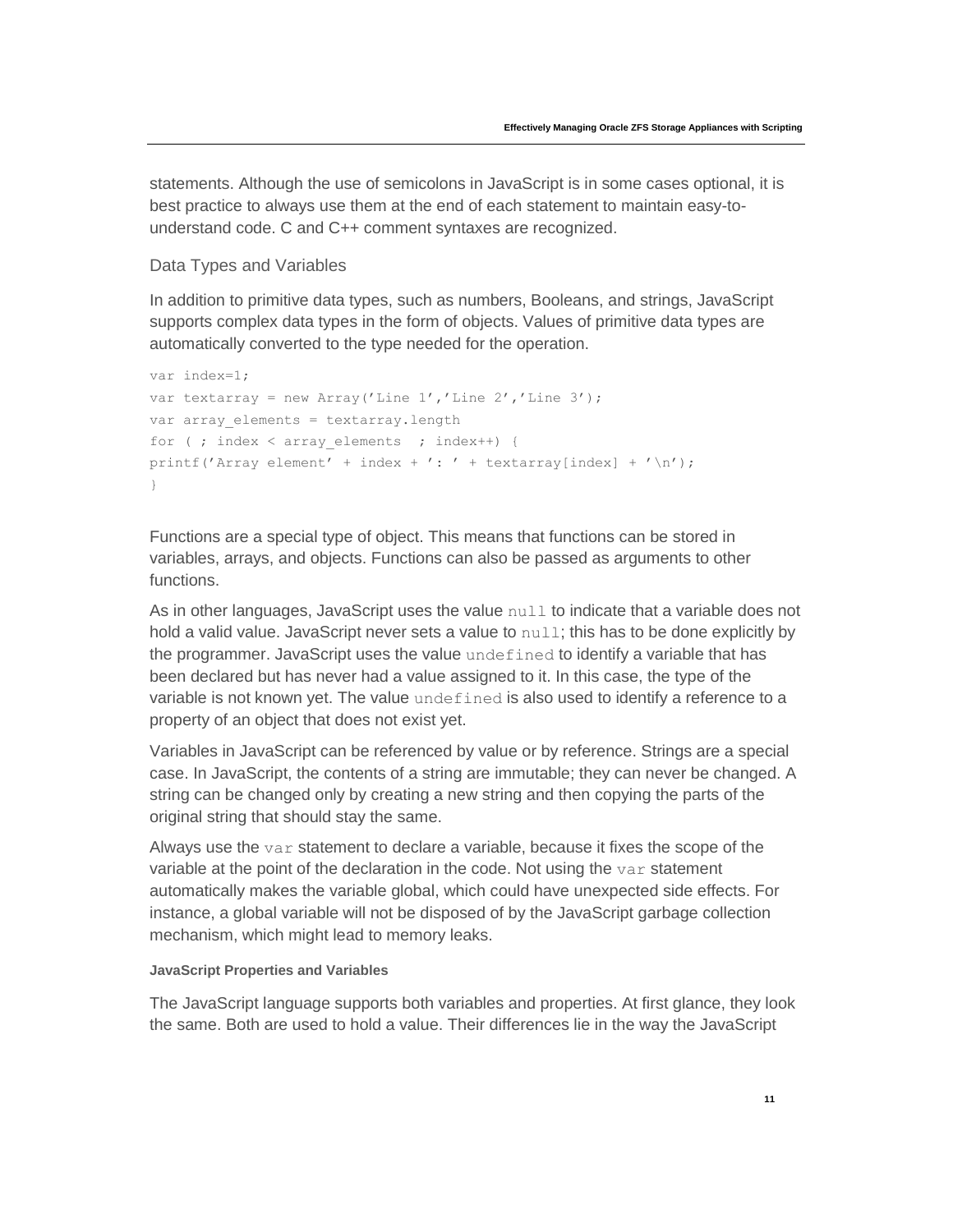interpreter creates them during runtime. Basically, properties belong to objects and variables belong to contexts. For the average user, there is no real difference.

In the JavaScript language, properties are used to add variable information about an object, for example, traffic-light.current-color=red. Functions are treated as objects too, so variables defined within a function are seen as properties of that function.

It is important to understand the different methods and syntax for allocating a value to a property. There are two methods, by value or by reference, and for each method a few different syntaxes can be used. For ease of reading code and maintaining it, use the "by reference" method for variables that hold references to functions, objects, and text strings.

Define text strings at the top of the program, so they can be easily found when doing maintenance on the code.

In the following example, the values of the properties of the workflow structure are defined at the top of the code. You will notice later that the workflow structure has to be declared at the far end of the code. The example shows the syntax used for both the "by reference" and "by value" methods.

Example 1. Different Methods for Initializing Properties of the Object workflow

```
/// File: Example 1
// Object initialized with two properties, using the object literal syntax,
// in which each property name/value pair is followed by a comma.
// The property name is followed by colon.
var MyWorkflow = {
      MyVersion: '1.0', 
      MyName: 'Example 1',
      MyDescription: 'Example showing basic Object Workflow structure' 
} 
// New property added using variable assignment syntax.
MyWorkflow.MyDescription = 'Use of properties example'; 
// Workflow object initialized using literal syntax and references.
// Values do not need to be literals; they can be references to other 
objects,
// as can be seen here. 
var workflow = { 
      name: MyWorkflow.MyName, \frac{1}{2} // Reference syntax
      description: MyWorkflow.MyDescription, \frac{1}{2} Reference syntax
      version: MyWorkflow.MyVersion, // Reference syntax
```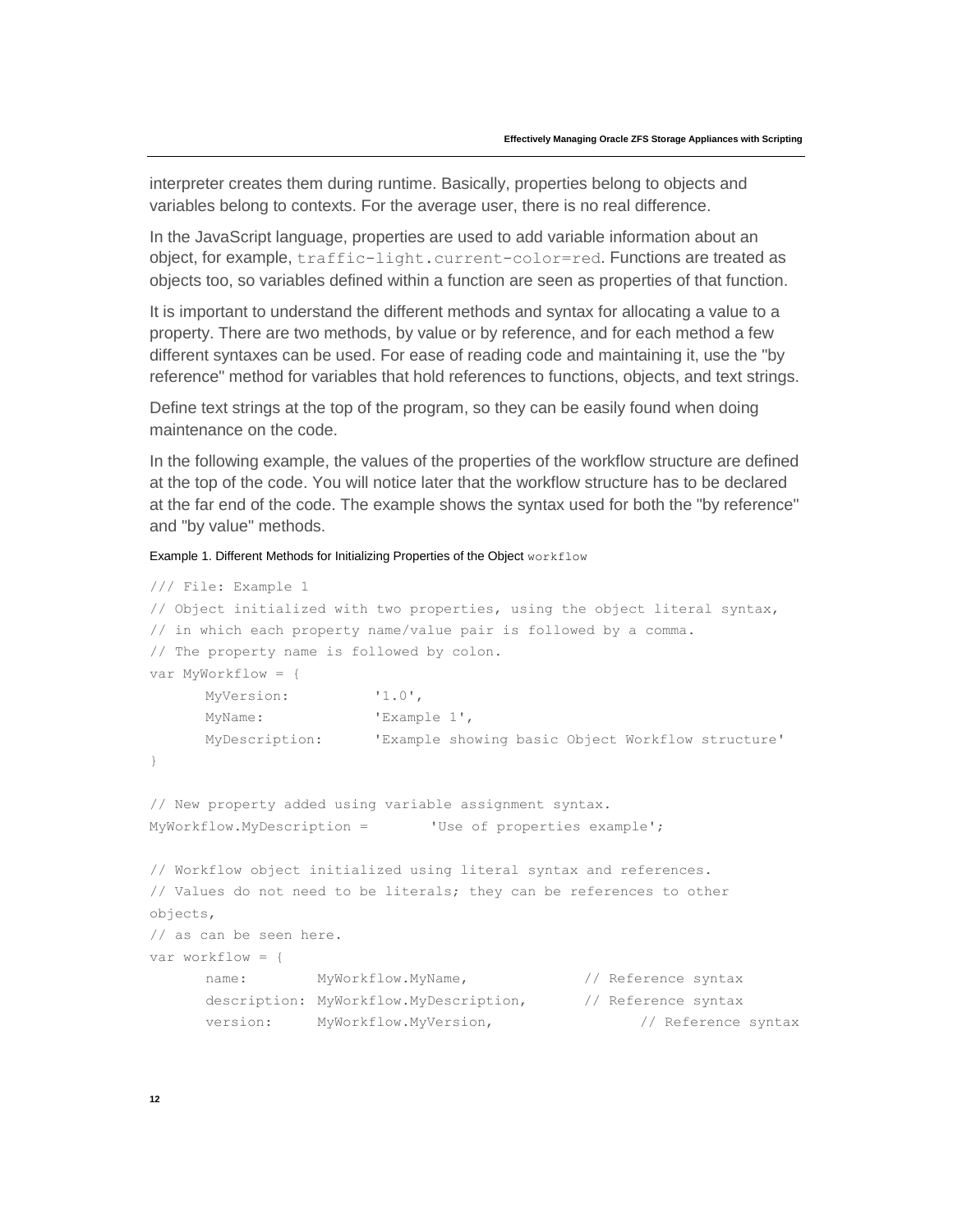origin: 'Oracle',  $\sqrt{2}$  // Literal syntax execute: function () { return('Hello World'); }// Literal Syntax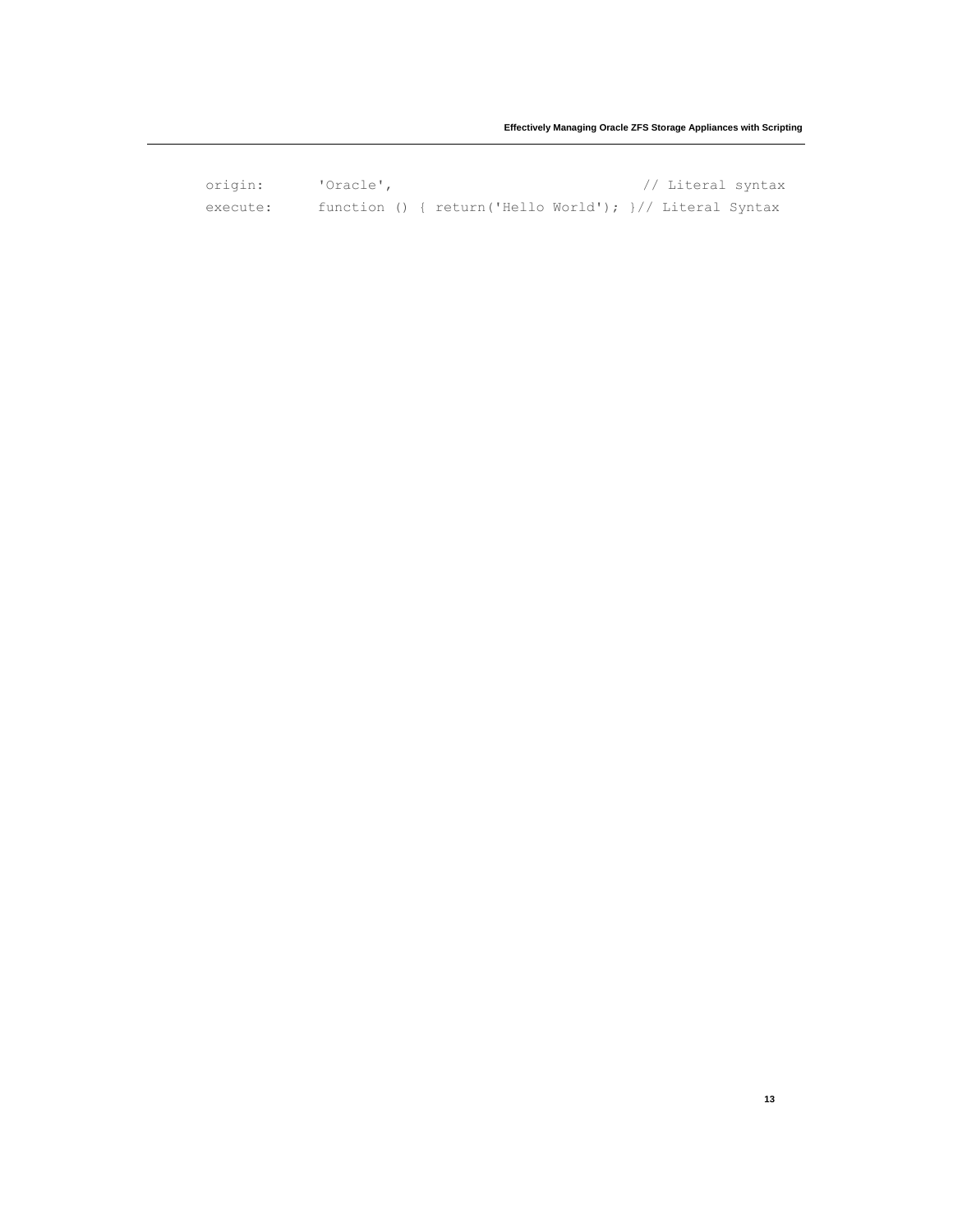JavaScript Operators

JavaScript uses all the familiar operators from other languages. Additionally, a new type of operator is used to test "identity":  $==$  and  $!=$ . These operators differ from the  $==$  and  $!=$ operators in that they do not cause automatic typecasting the way the  $==$  and  $!=$ operators do. Note the details on these operators, because the differences are sometimes subtle.

```
var num = 10;
var num string= '10';
if ( num==num_string ) 
    print('True because values are the same\n');
if ( num===num_string)
    print('Variables are of identical type and have the same value\n');
else
     print('Variables do not have same value OR are not of identical type\n');
```
### The code in Example 1 results in the following output:

True because values are the same Variables do not have same value OR are not of identical type

Note that all arithmetic operators can be used in combination with the assignment operator, for example, \*=, +=, and %=. Read these statements as *a operator = b* and as *a = a operator b*.

### JavaScript Statements

If you are familiar with UNIX shell, C, or C++ programming, it is easy to write programs in JavaScript. All the familiar statements from other languages, such as if then*,* while, for, and switch case statements are present in the JavaScript language.

It is good programming practice to catch runtime exceptions that might occur during the execution of your program. Exception events are triggered by events such as a failing function or selecting a share that does not exist with the command run ('select myshare'). The throw statement forces an explicit exception signal.

Catching runtime exceptions and recovering from them is handled with the JavaScript expression try/catch/finally statements.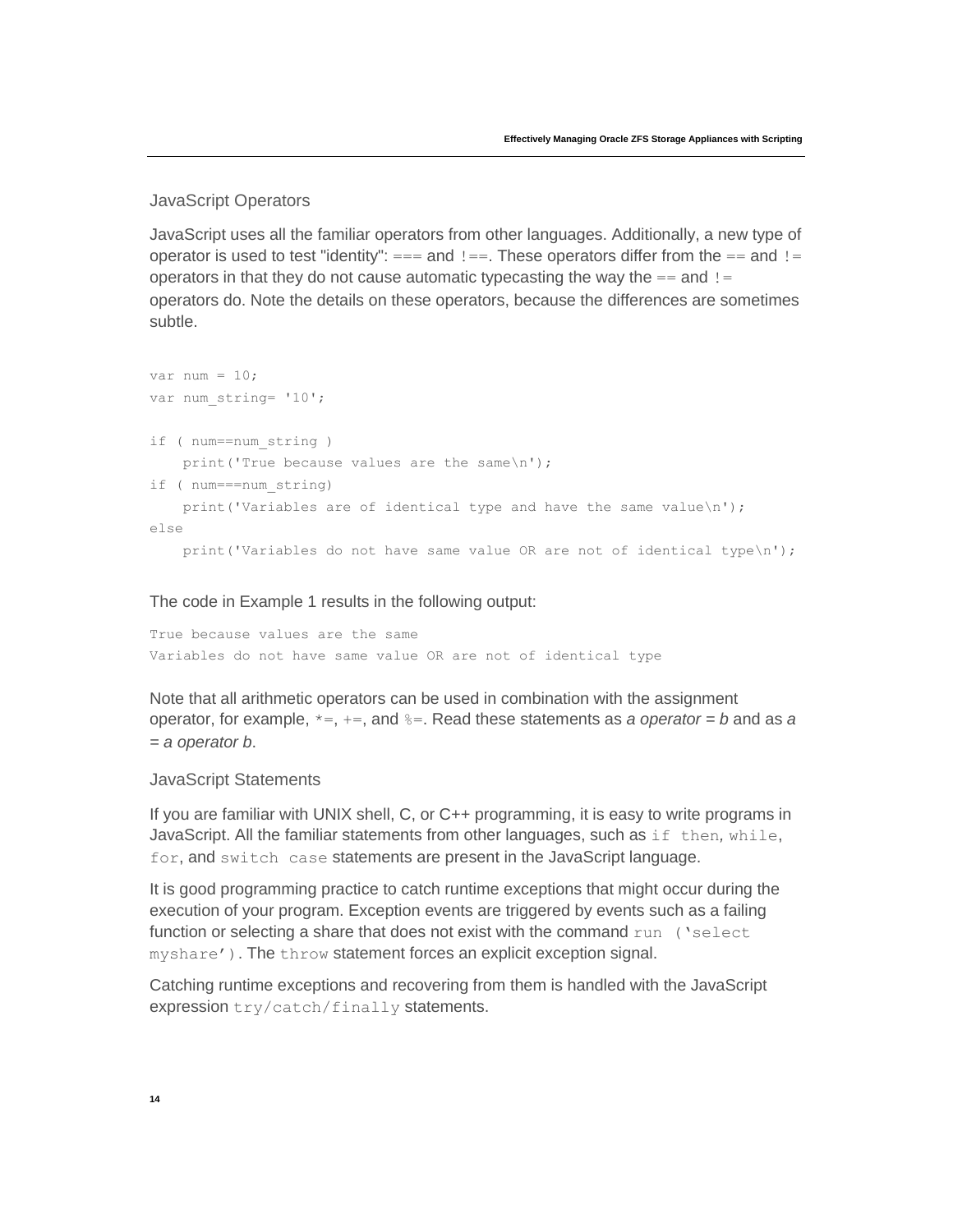The following simple cluster configuration test script checks whether the current Oracle ZFS Storage Appliance node is part of a cluster:

Example 2. Simple Cluster Configuration Test Script

```
7000ppc1:> script
("." to run)> function ClusterTest(){
("." to run)> try {
("." to run)> run ('cd /');
("." to run)> run ('configuration cluster');
("." to run)> return(true);
("." to run)> }
("." to run)> catch (err) {
("." to run)> if (err=EAKSH_BADCMD) {
("." to run)> return(false);
("." to run)> }
("." to run)> else { // catch unknown 
condition
("." to run)> throw("Unexpected cluster test error");
("." to run)> }
("." to run)> }
("." to run)> }
("." to run)> // Main start
("." to run)> printf("Let's see if this node is part of a cluster; ");
("." to run)> if ( ClusterTest() )
("." to run)> printf("Yes it is\n");
("." to run)> else
("." to run)> printf("No it is not\n");
("." to run)> .
Let's see if this node is part of a cluster; No it is not
```
The function ClusterTest uses the try/catch construction to execute the run command to navigate to the child context cluster. If the run command fails, it is caught by the catch statement, which is where you check to see whether the run command failed. Any other unexpected error condition terminates the program using the throw statement.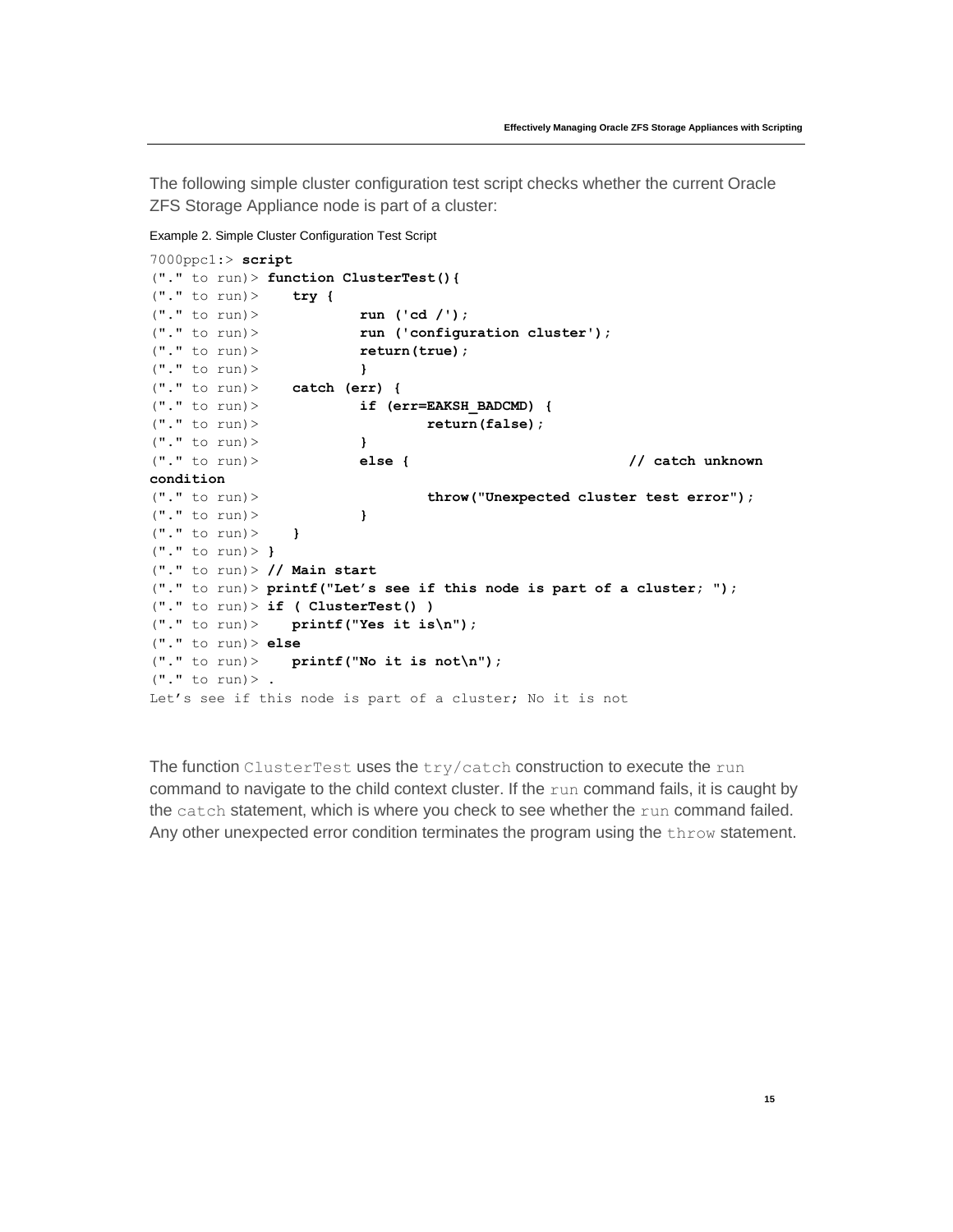## Executing Scripts in the Oracle ZFS Storage Appliance

The following code shows the commands used to load and execute scripts in the Oracle ZFS Storage Appliance. Remember that scripts are passed on to the script interpreter in the Oracle ZFS Storage Appliance shell.

```
pBrouwers MacBook-Pro:~ pBrouwer$ ssh root@192.168.0.140
Password:
Last login: Mon Feb 14 16:09:05 2011 from 192.168.56.1
7000ppc1:> script
("." to run)> var i=10 ;
("." to run)> printf("i = %d\n",i);
("." to run)> .
i = 107000ppc1:>
```
In the preceding example, script statements are entered after activating the script interpreter with the command  $script$ . The statements are executed after typing a period (.) and then pressing Enter. This method is fine for simple interactive use.

When dealing with more complex scripts, it is easier to group the commands in a text file and send the file over to the Oracle ZFS Storage Appliance using an SSH connection. This environment provides full JavaScript functionality, such as the use of functions and conditional statements.

The following example script uses a simplified version of a script to create and delete a share in an existing pool and project.

Example 3. Simple Script for Creating and Deleting a Share

```
// File: Example3.txt
script
// For ease of use, group all our arguments in one object.
// One could even use a shell script to create this JavaScript from a 
template
// using the arguments passed on to the user in a shell script.
// Version: 1.1.3
var MyArguments = {
      pool: 'poola',
      project: 'projecta',
      share: 'volumeTest',
      what: 'delete'
}
```
**16**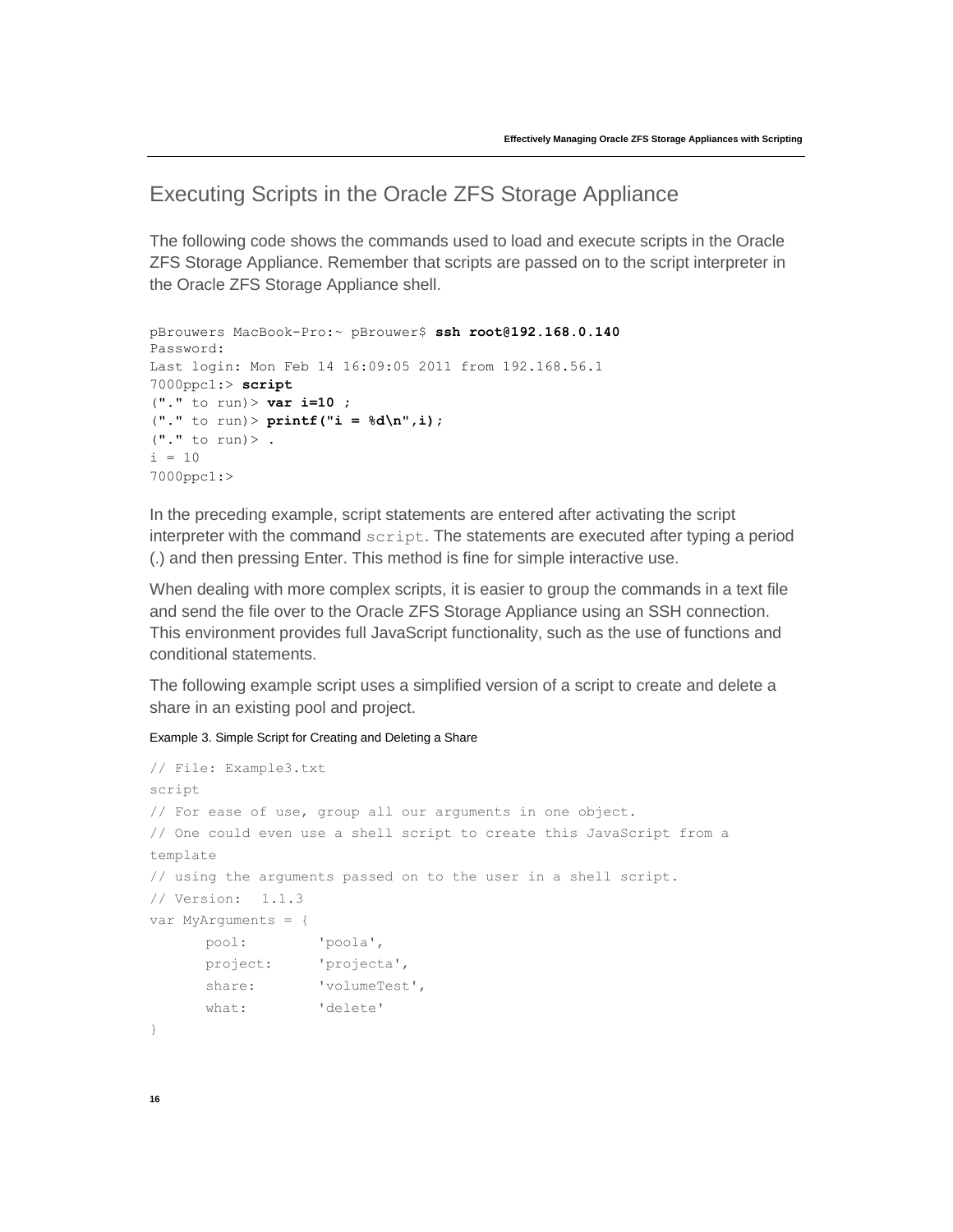```
function CreateDeleteShare (Arg) {
      run('cd /'); // Make sure we are at root child context level
      run('shares');
      try {
            run('set pool=' + Arg.pool);
      } catch (err) {
            printf("Specified pool, %s not found\n ",Arg.pool);
            return;
      }
      try {
            run('select ' + Arg.project);
      } catch (err) {
            printf("Specified project, %s not found\n ",Arg.project);
            return;
      }
      if (Arg.what=='create' ) {
            try {
                   run('filesystem ' + Arg.share);
                   run('commit');
             } catch(err) {
                   printf("Unable to create share, %s\n", Arg.share);
                   return;
             }
            printf('Successfully created share, '+Arg.share);
            return;
      } else {
             try {
                   run('select' + Arg.share); // Check if share is 
there
                   run('done'); // Release for delete
                   run('confirm destroy ' + Arg.share);
             } catch (err) {
                   if (err.code == 10004 )
                          printf("Specified share, %s, does not 
exist\n",Arg.share);
                   else printf("Unable to delete share, %s\n", Arg.share);
                   return;
            }
            printf("Successfully deleted share, %s\n", Arg.share);
      }
}
```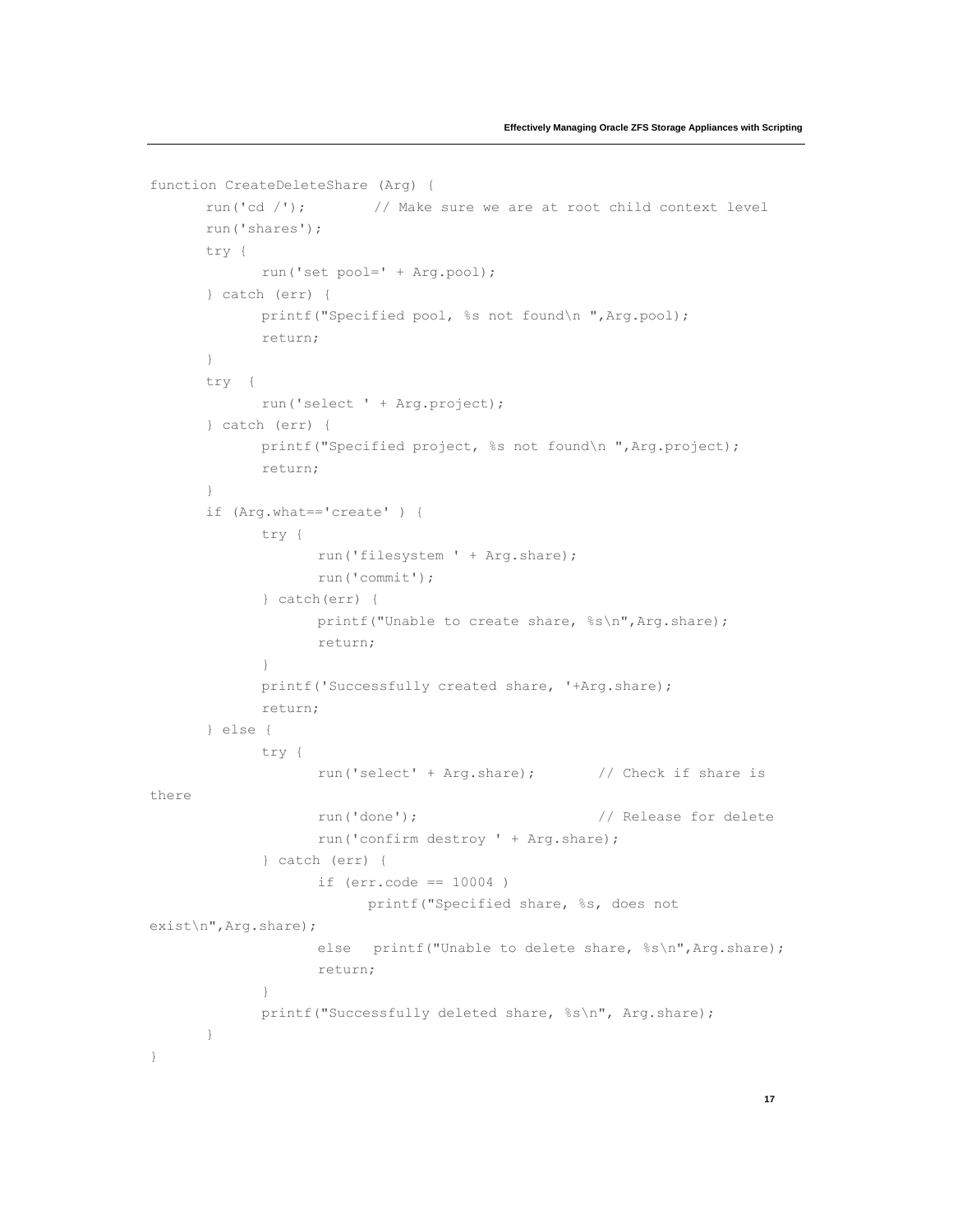```
// Kick off the create delete function using our object MyArguments to pass 
on the 
// parameters needed for the job.
printf("About to %s share, %s from project, %s in pool %s\n",
             MyArguments.what,
             MyArguments.share,
             MyArguments.project,
             MyArguments.pool);
CreateDeleteShare(MyArguments);
```
The script uses an object, MyArguments, to hold the names of the pool, project, and share to use. This structure keeps all the variable elements at the top of the script instead of hard-coding them throughout the script. Runtime errors are handled using the try/catch construction. For simplicity, no distinction is made between the types of errors caught. The variable  $err.code$  can be used to examine what type of error caused the run command to fail.

Scripts used in this way are ideal for a batch-type environment, where predefined tasks need to be executed. Workflows are a better choice when tighter control of script use is required. Scripts used in workflows are stored in the Oracle ZFS Storage Appliance and cannot be modified once they are loaded into it, because their code is not visible anymore to the end user.

Access control can also be applied to workflows, enabling restrictive use, for example, to those created for administrative tasks. Workflows can prompt users for input, as you will see in the next section.

Apart from user input prompting, or start triggers by the Oracle ZFS Storage Appliance timer or alert events, scripting with SSH presents no other restrictions compared to using workflows.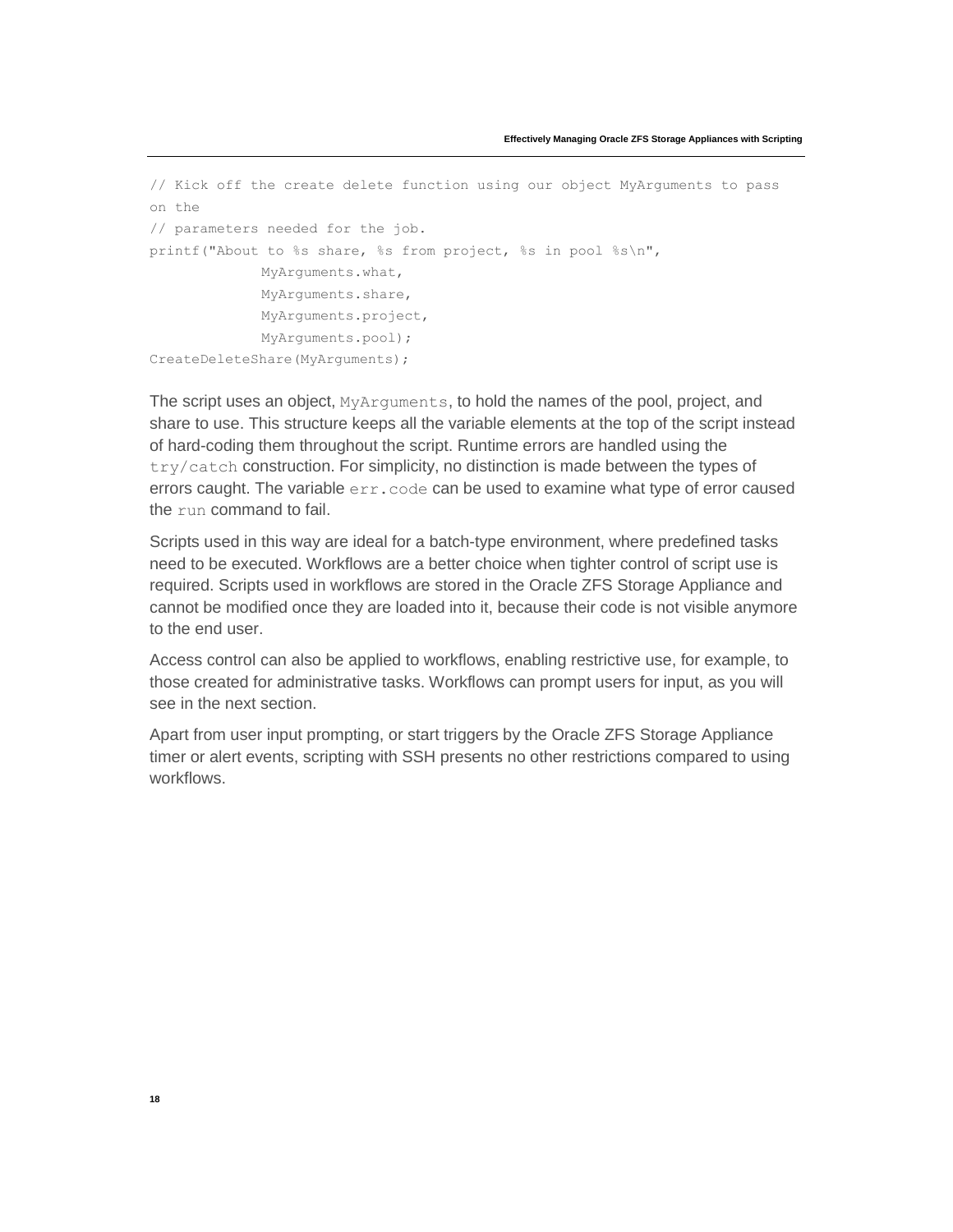## Using Oracle ZFS Storage Appliance Workflows

Previous examples illustrated loading scripts into the Oracle ZFS Storage Appliance using the SSH connection or interactively at the console CLI. To permanently store a script in the Oracle ZFS Storage Appliance, you must put the script under the Workflow Manager's control. Workflows are executed asynchronously in the Oracle ZFS Storage Appliance shell with the user credentials that are used to log in to the system.

In order for the Workflow Manager to store and execute a script, the script requires some additional information. The Workflow Manager uses this to present information to the user and to gain access to the workflow start function. This information is stored in the object named workflow and it contains the properties shown in Table 2.

| <b>REQUIRED PROPERTIES</b> | <b>JAVASCRIPT TYPE</b> | <b>DESCRIPTION</b>                                                                                   |
|----------------------------|------------------------|------------------------------------------------------------------------------------------------------|
| name                       | String                 | Name of the workflow                                                                                 |
| description                | String                 | Short description of the workflow                                                                    |
| execute                    | Function               | Script code to execute                                                                               |
| <b>OPTIONAL PROPERTIES</b> |                        |                                                                                                      |
| version                    | String                 | Version of this workflow, in dotted<br>decimal (major.minor.micro) form                              |
| required                   | String                 | Minimum version of the Oracle ZFS<br>Storage Appliance software required<br>for this workflow to run |
| origin                     | String                 | Workflow provider's name                                                                             |
| parameters                 | Object                 | Structure defining script input<br>parameters                                                        |
| validate                   | Function               | JavaScript function that validates<br>input parameters                                               |

**TABLE 2. OBJECT WORKFLOW PROPERTY MEMBERS**

The creation of the object workflow follows the JavaScript object literal syntax: a comma-separated list of colon-separated property/value pairs enclosed in curly braces.

In the following code,  $\langle$ property> is one of the names of the properties mentioned in Table 2.

```
var workflow = {
      <property>: <object literal>|<object reference>,
      <property>: <object literal>|<object reference>,
};
```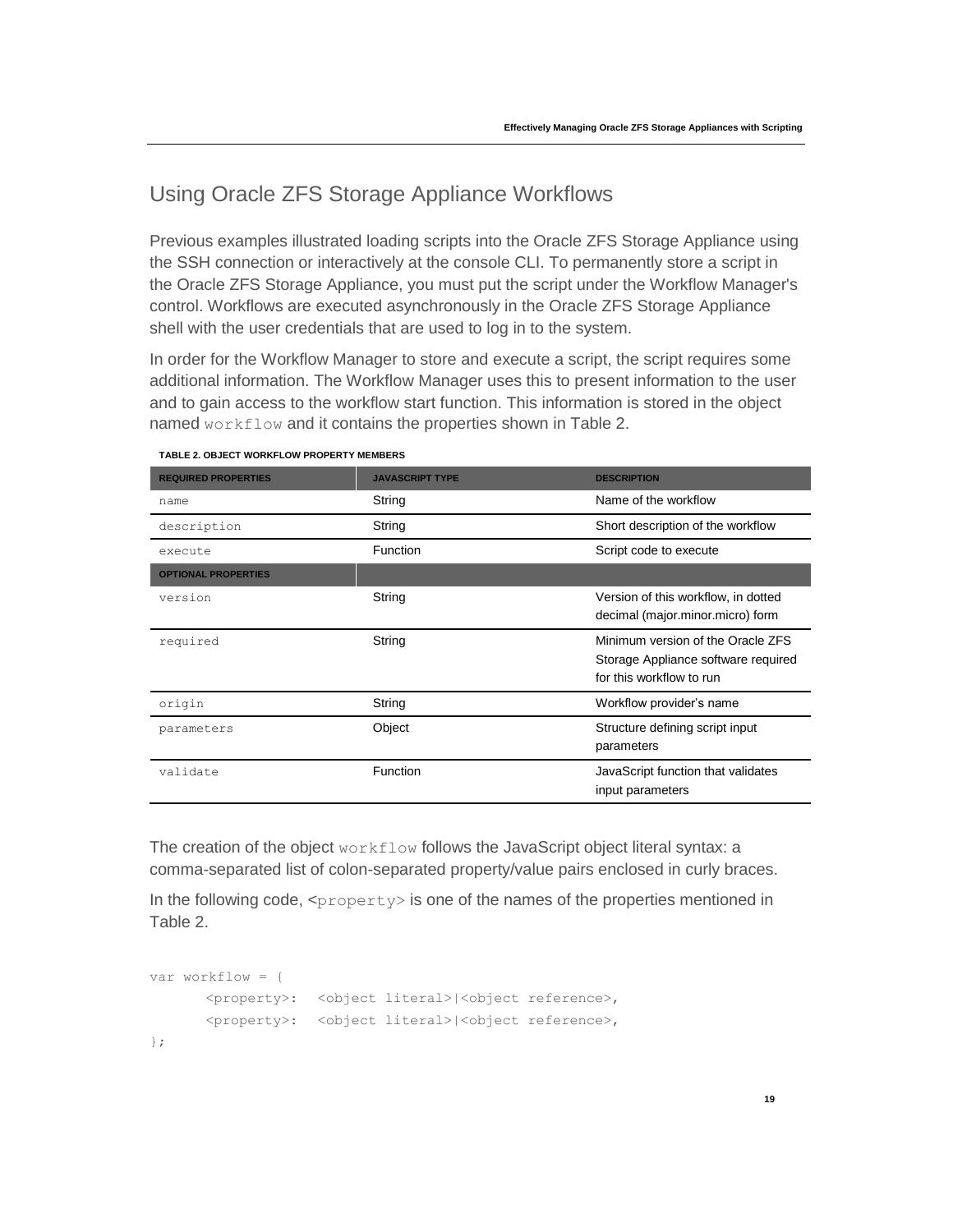The value in  $\leq$  object literal> is either of type string, function, or object, as mentioned in Table 2.

A minimal workflow script would look as follows:

```
// Example of basic workflow definition using object literals
// in the workflow object constructor.
var workflow = {
     name: 'Minimum workflow code',
      description: 'Example of basic workflow structure',
      execute: function() { return('Hello World'); }
};
```
Instead of directly specifying the data value for a property, a reference to an earlier defined object or variable can be used inside the object workflow. The following example shows the minimal workflow definition.

#### Example 4. Code for Defining a Minimal Workflow

```
// File: Example4.txt
// Example of basic workflow definition using variables
// in the workflow object's constructor
//
//
var WorkflowName = 'Minimum workflow code';
var WorkflowDescription = 'Example of basic workflow structure';
function Main () {
      return('Hello World');
}
var workflow = {
      name: WorkflowName,
      description: WorkflowDescription,
      execute: Main 
};
```
To load the preceding workflow example in the Oracle ZFS Storage Appliance, you can use either the BUI or the CLI upload command in the "maintenance workflow" child context of the Oracle ZFS Storage Appliance.

The following screenshots show the BUI workflow load steps.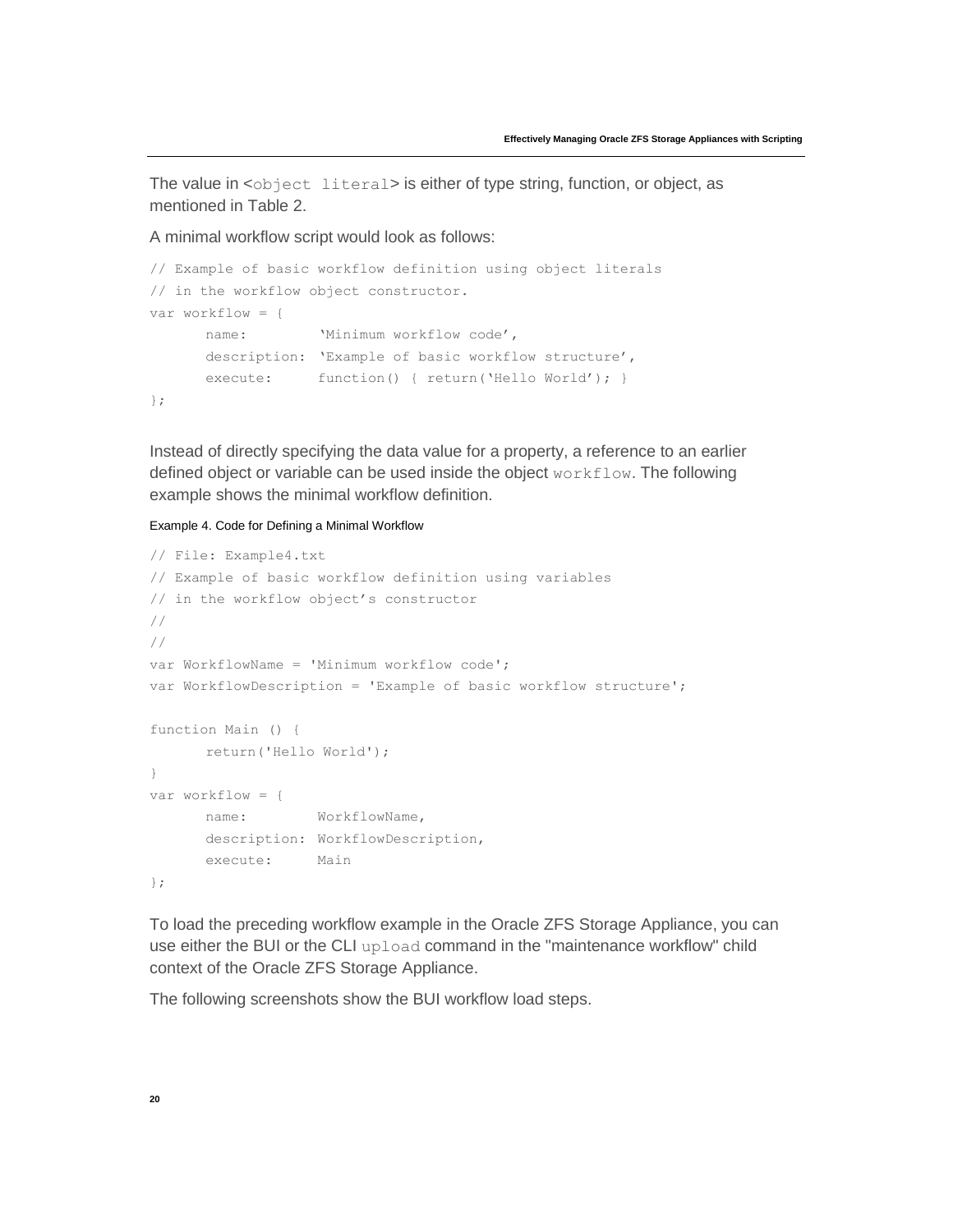|                                                    | HARDWARE           | <b>SYSTEM</b>             | <b>PROBLEMS</b>                                          | LOGS | <b>WORKFLOWS</b> |
|----------------------------------------------------|--------------------|---------------------------|----------------------------------------------------------|------|------------------|
| <b>O</b> Workflows 2 Total                         |                    |                           |                                                          |      |                  |
| NAME A                                             | <b>DESCRIPTION</b> |                           |                                                          |      |                  |
| Configure for Oracle Enterprise Manager Monitoring | Manager            |                           | Sets up environment to be monitored by Oracle Enterprise |      |                  |
| Unconfigure Oracle Enterprise Manager Monitoring   |                    | <b>Enterprise Manager</b> | Removes the artifacts from the appliance used by Oracle  |      |                  |
|                                                    |                    |                           |                                                          |      |                  |

#### Figure 2. Workflows in the Oracle ZFS Storage Appliance BUI

Use the + button to bring up the load workflow file dialog box.

| <b>Add Workflow</b>                             | CANCEL |
|-------------------------------------------------|--------|
| aflow <sub>2.txt</sub><br>Choose File<br>UPLOAD |        |
| L                                               | ٠      |

### Figure 3. BUI displaying the Add Workflow window

Syntax errors in the workflow file are checked during the load process.

Once loaded, the workflow is shown with the name and description info as set in the workflow object's name and description properties.

| <b>C Workflows</b> 3 Total                         |                                                                               |
|----------------------------------------------------|-------------------------------------------------------------------------------|
| NAME A                                             | <b>DESCRIPTION</b>                                                            |
| Configure for Oracle Enterprise Manager Monitoring | Sets up environment to be monitored by Oracle Enterprise<br>Manager           |
| Minimum workflow code                              | Example of basic workflow structure                                           |
| Unconfigure Oracle Enterprise Manager Monitoring   | Removes the artifacts from the appliance used by Oracle<br>Enterprise Manager |
|                                                    |                                                                               |

Figure 4. BUI showing newly added workflow

To execute the workflow, double-click it.

| Minimum workflow code | <b>OK</b> |
|-----------------------|-----------|
| Hello World           |           |

Figure 5. New workflow output in the BUI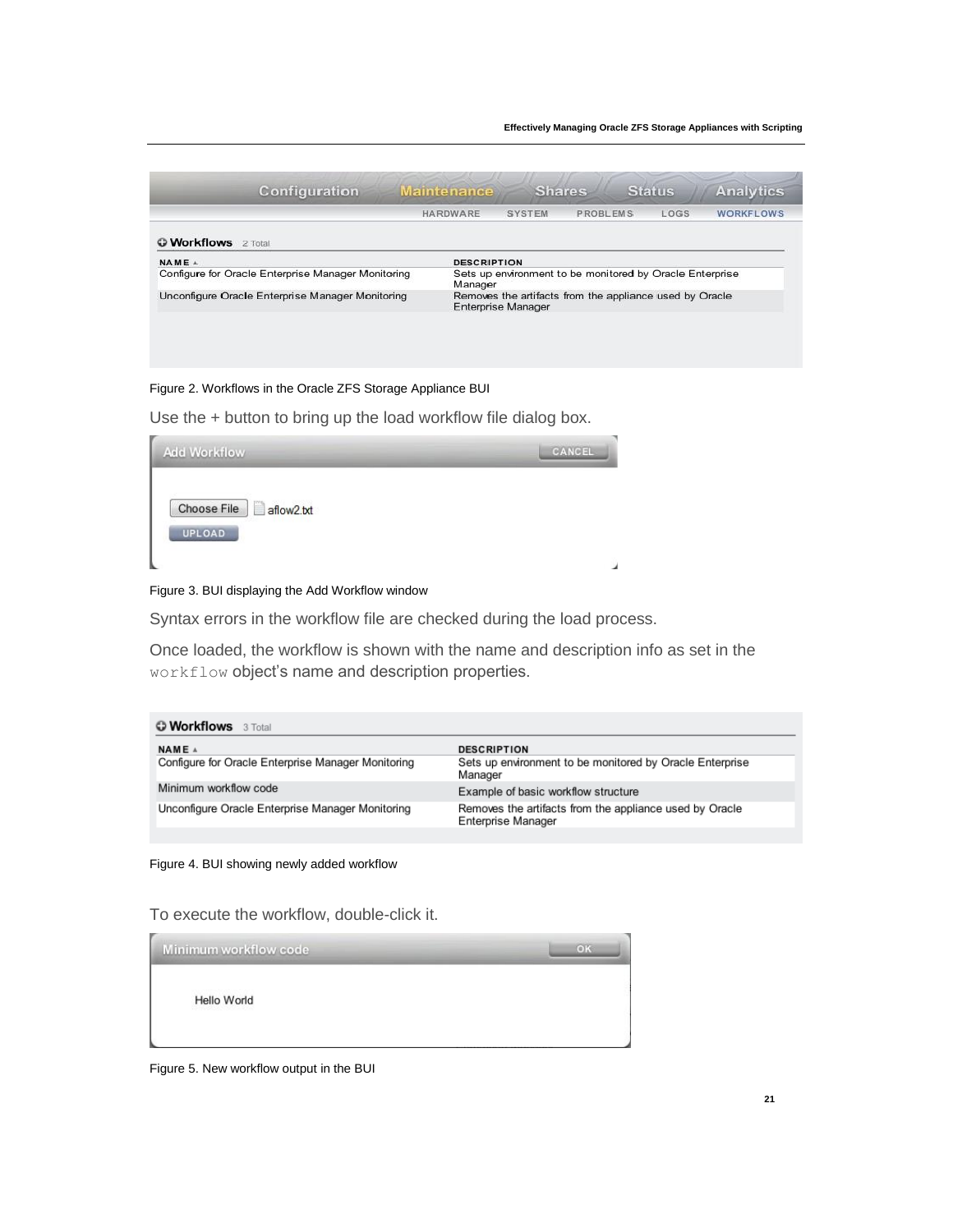Adding some input parameters to the workflow using the workflow property parameters makes the workflow more useful.

```
parameters = {
     <parameter1name>: {
          label: <String>
          type: <String>
     }
<parameter2name>: {
                     <String>
          label: <String><br>type: <String>
           options: <Array>
           optionlabels: <Array>
     }
<parameterNname>: {
          label: <String>
          type: <String>
          optional: <Boolean>
      }
};
```
This in itself is an object with the following structure:

- $\bullet$  The property parameterNname is the name of the input parameter by which it can be referred to in the script code.
- The property parameterNname is itself an object and always needs to contain the label and type properties.
- $\bullet$  The value of the property  $\text{label}$  is used in the code in Example 5.
- $\bullet$  The value of the property  $type$  specifies the type of the value stored in the paramenterNname object, such as Boolean, string, or file.

Note: A complete list of the type definitions can be found in the administration guide of the Oracle ZFS Storage Appliance.

The following properties are not required, but you can use them to specify requirements on a parameter:

• The property  $optional - When set to true, specifies that no input is required in$ the UI for this parameter.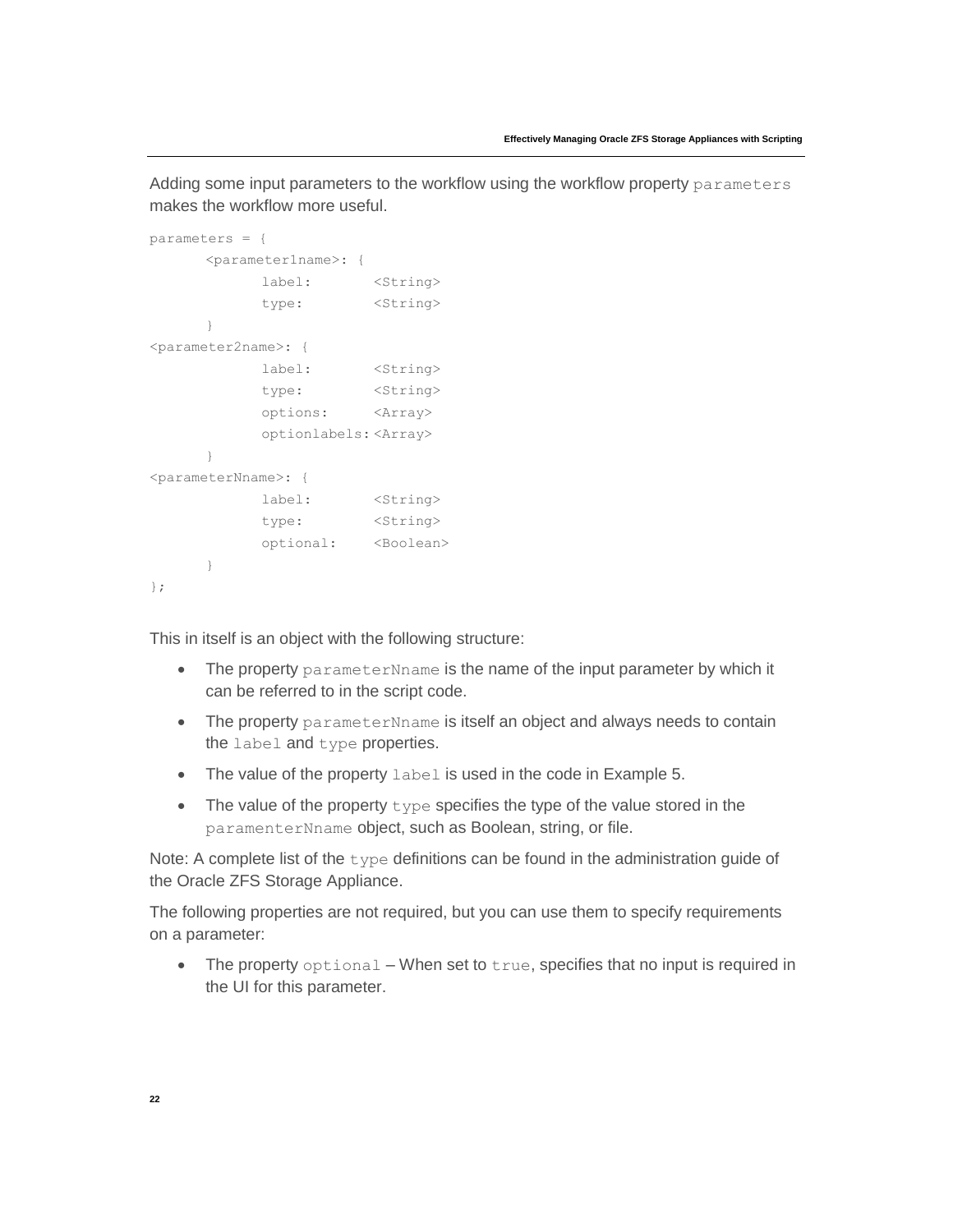$\bullet$  The property pair options-optionlabels – Presents a fixed list of input values. To use this function, you must set the property type to the value ChooseOne.

Next, you will see how the Workflow Manager uses the properties in an object when a workflow is started. The example shows the BUI interface. For the CLI interaction, see the administration guide. The processing mechanism used by the Workflow Manager is the same for both the BUI and the CLI.

The object parameters is used to build a dialog box that contains fields into which you can enter the input required by the object parameters. When you fill in the fields and click PROCEED, the Workflow Manager executes the validation function, as specified in the property validate, and uses the reference to the object parameters as an argument. When an error is signaled by the validate function, the Workflow Manager brings back the dialog box indicating in which field an error was detected.

Once the function validate is passed correctly, the Workflow Manager calls the function specified in the workflow property execute, again with a reference to the object parameters as an argument.

Example 5 takes the create/delete share script example and adapts it for use in a workflow. The Workflow Manager prompts for a pool and project name for which the share create/delete operation takes place. The choice between delete/create is presented using a pull-down list construction.

### Example 5. Basic Workflow Script for Creating and Deleting a Share

```
// Simple example of how to create/delete a share.
// File example5.txt
// Information to be used in workflow object:
var MyWorkflow = {
      MyVersion: '1.0.0',
      MyName: 'Create/Delete a share',
      MyDescription: 'Example of how to create/delete a share',
      Origin: 'Oracle Corporation',
      err: { \frac{1}{2} // Definition of error codes.
                        // Define a range for your project that
                        // can be recognized by the sysadmins in 
                        // your org.
            WP_SCRIPT_WORKFLOWS_CREATE_SHARE: 8001,
            WP_SCRIPT_WORKFLOWS_DELETE_SHARE: 8002,
      }
}
```
// This example workflow uses four input parameters.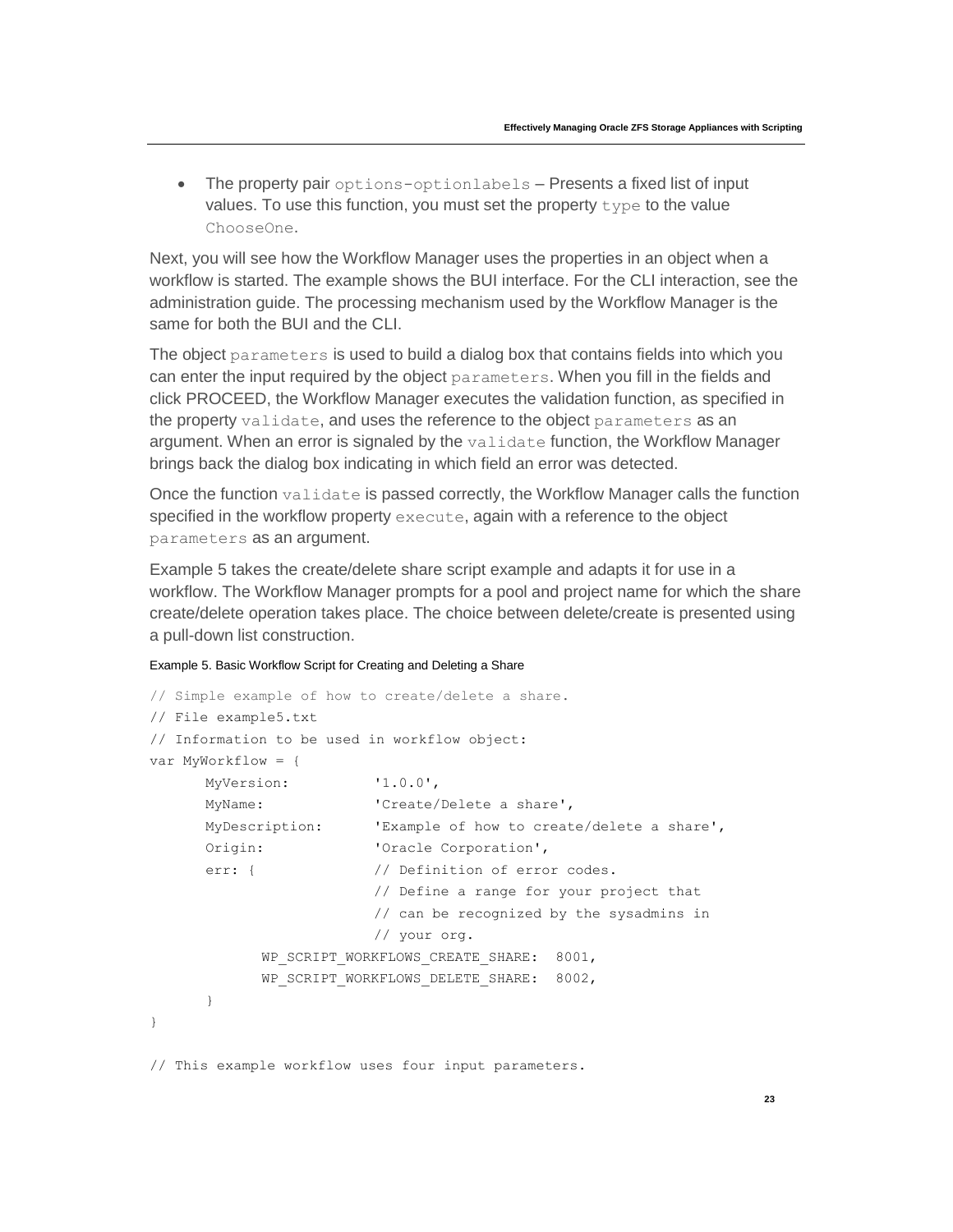```
// The last parameter is an example of the use of a fixed list of values.
var MyParams = {
      pool: { \frac{1}{2} // Pool to create/delete the share.
            label: 'Pool Name',
            type: 'String',
      },
      project: { \frac{1}{2} // Project to create/delete the share.
            label: 'Project name',
            type: 'String',
      },
      share: { \frac{1}{2} // Share to create/delete.
            label: 'Share name',
            type: 'String',
      },
      what: { \frac{1}{2} // Create or delete the share.
            label: 'Operation',
            type: 'ChooseOne',
            options: ['create','delete'],
            optionlabels: ['Create','Delete'],
      }
}
// Verify function from workflow.
// Check whether pool and project exist.
function VerifyPoolandProject(p) {
      var err msg = ' does not exist';
      run ('cd /'); // Make sure we are at root child context level.
      run ('shares');
      try { \frac{1}{2} // Check whether pool name exists.
            run('set pool='+p.pool);
      } catch(err) {
            return( {pool: 'Specificed pool, ' + p.popol + err msg } );
      }
      try {
            run('select ' + p.project);
      } catch(err) {
            return( {project: 'Specified project, ' + p.project + err_msg } 
);
      }
```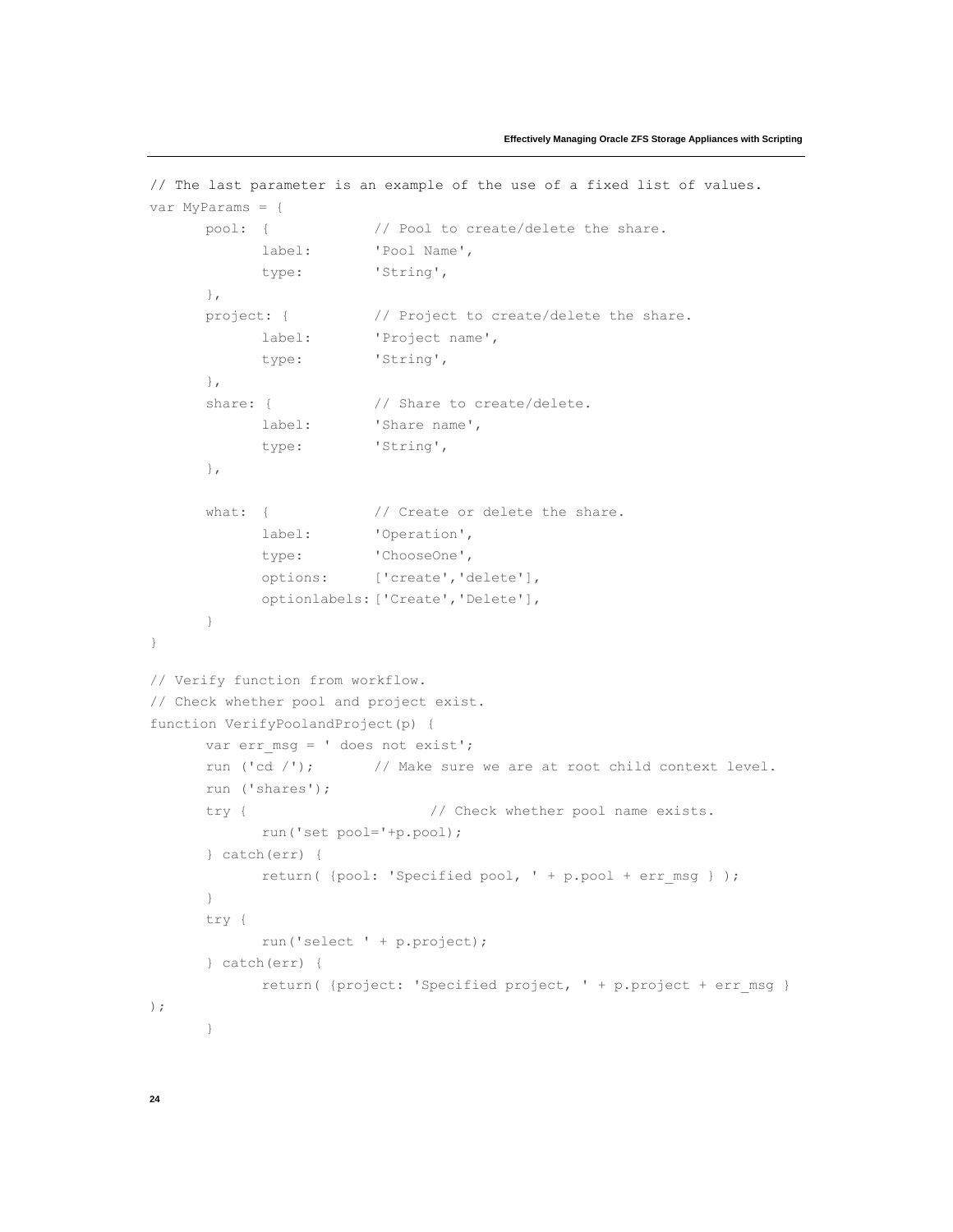```
if (p.what=='delete' ) { // Check whether the share to be deleted 
exists.
             try {
                   run('select'+ p.share);
             }
             catch(err) {
                   return({share: 'Specified share, ' + p.share + err msg
});
             }
       }
      return;
}
function CreateDeleteShare (p) {
      run('cd /'); // Make sure we are at root child context level.
      run('shares');
      run('set pool=' + p.pool);
      run('select ' + p.project);
      if (p.what=='create' ) {
             try {
                   run('filesystem ' + p.share);
                   run('commit');
             } catch(err) {
                   throw {
                          code: 
MyWorkflow.err.WP_SCRIPT_WORKFLOWS_CREATE_SHARE,
                          message: 'Unable to create ' +
                                    p.share + ',' + err.message 
                    }
             }
             return('Successfully created share, '+p.share);
       } else {
             try {
                    run('confirm destroy ' + p.share);
             } catch(err) {
                   throw {
                          code: 
MyWorkflow.err.WP_SCRIPT_WORKFLOWS_DELETE_SHARE,
                          message: 'Unable to delete ' +
                                  p.share + ',' + err.message 
                   }
             }
```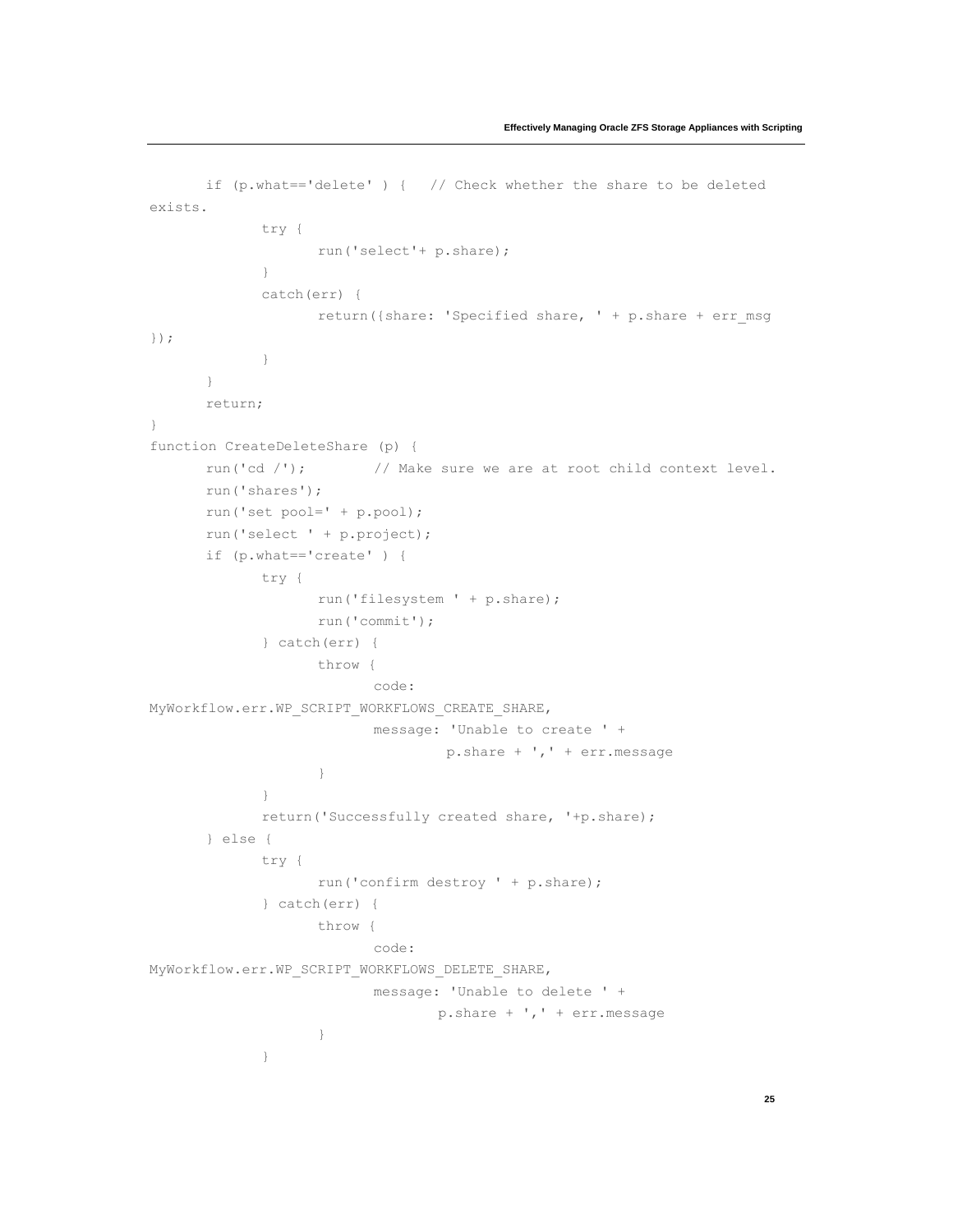```
return('Successfully deleted share, '+p.share);
      }
}
var workflow = {
     name: MyWorkflow.MyName,
      description: MyWorkflow.MyDescription,
      version: MyWorkflow.MyVersion,
      origin: MyWorkflow.Origin,
      parameters: MyParams,
      validate: VerifyPoolandProject,
      execute: CreateDeleteShare
};
```
Notice that the object workflow is specified at the end of the code, since all objects and functions referenced in that object must be defined first. For ease of readability and manageability, all the script information is held in an object and is specified at the top of the code. References to elements of this object are later used in the object workflow. The same is done for the properties validate and execute in the workflow. This makes the workflow script easier to read.

The object MyParams specifies the input information requested from the user for this workflow. Four parameters are requested: three are of type text and one is a list with two items, as shown in Figure 6. The reference to the object MyParams is stored in the property parameters in the object workflow.

| <b>Create/Delete a share</b> | CANCEL<br><b>APPLY</b> |
|------------------------------|------------------------|
| Pool Name                    | poola                  |
| Project name                 | projecta               |
| Share name                   | volumeggg              |
| Operation                    | Delete -               |
|                              | Create<br>Delete       |

Figure 6. Example of user dialog box

Executing the workflow in the BUI brings up the dialog box shown in Figure 7.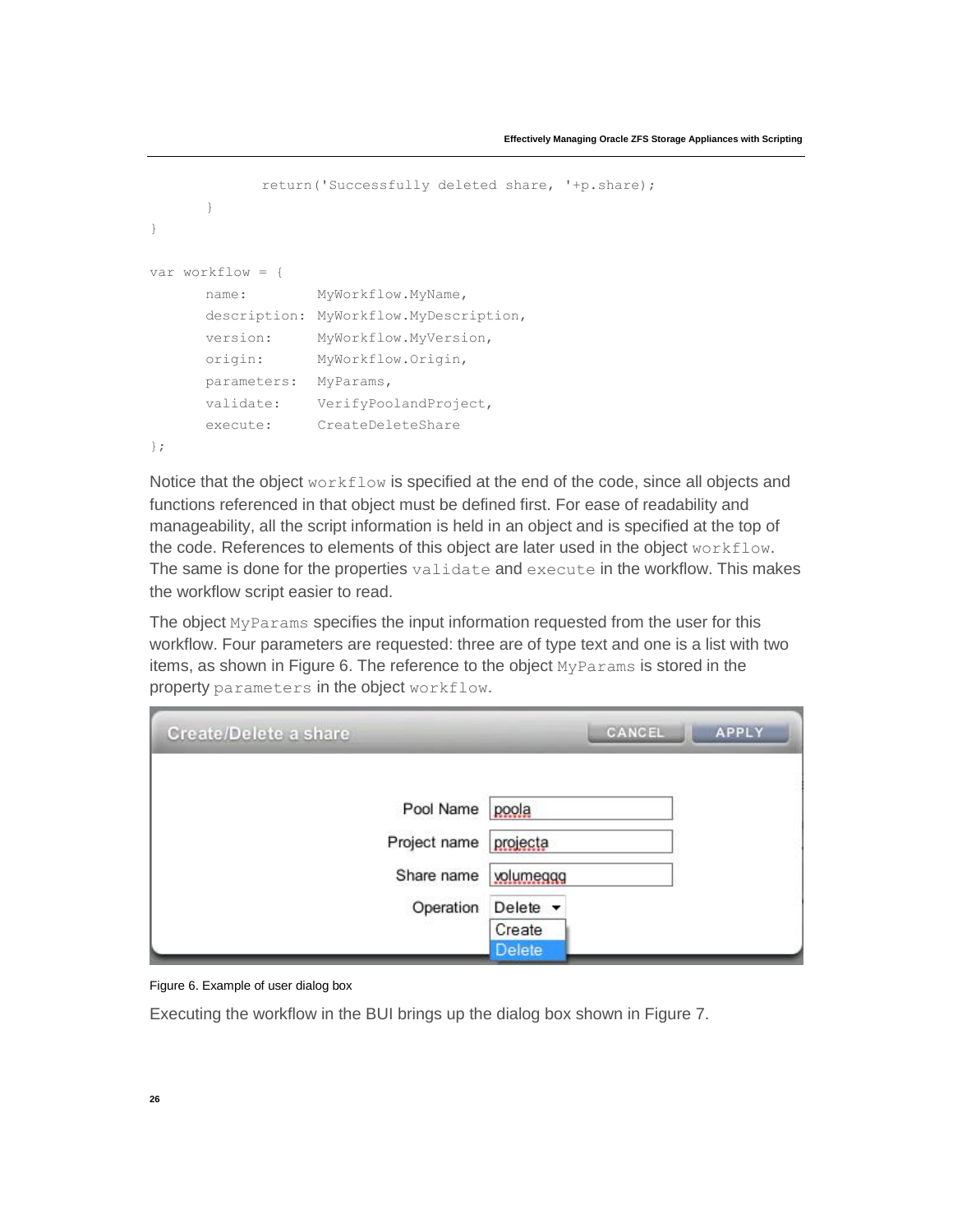In this example, volumeqqq does not exist. Clicking APPLY triggers the share select error in the validate function ValidatePoolandProject in the object workflow, as shown in Figure 7.

| <b>Create/Delete a share</b>                            | CANCEL<br>APPLY              |  |
|---------------------------------------------------------|------------------------------|--|
| ! Share name: Specified share, volumeqqq does not exist |                              |  |
| Pool Name                                               | poola                        |  |
| Project name                                            | projecta                     |  |
| Share name                                              | volumeggg                    |  |
| Operation                                               | Delete $\blacktriangleright$ |  |
|                                                         |                              |  |

### Figure 7. Example of user dialog box input error

The error is the result of the following statement:

return({share: 'Specified share, ' + p.share + err msg });

The return statement share: contains a reference to the property name of the input parameter for which an error is flagged. As a result, the Workflow Manager highlights the input field value that triggered the error and displays the error message preceded by the value of the label property of the field definition in the object MyParams.

The error is caught using the JavaScript  $try/catch$  functionality.

### Alert Workflows

You can also use workflows to implement a custom function or action in response to an Oracle ZFS Storage Appliance-generated alert. The Oracle ZFS Storage Appliance can generate alerts for a variety of situations. Alert messages are stored under Maintenance  $\rightarrow$  Logs  $\rightarrow$  Alerts. By defining an alert action, you can bind a workflow to an alert. Workflows triggered by alert actions run in the background and do not prompt for user input. The "Configuration" section of the administration guide provides detailed information about alerts, how they are customized, and where alert logs can be found.

In order to tie workflows to events, you must add new properties to the object workflow. Both the alert property and setid property must be set to true to enable the workflow to run with the privileges of the owner of the workflow file (as set up in the owners role). Since no user input is required, the object describing the input parameters is not needed.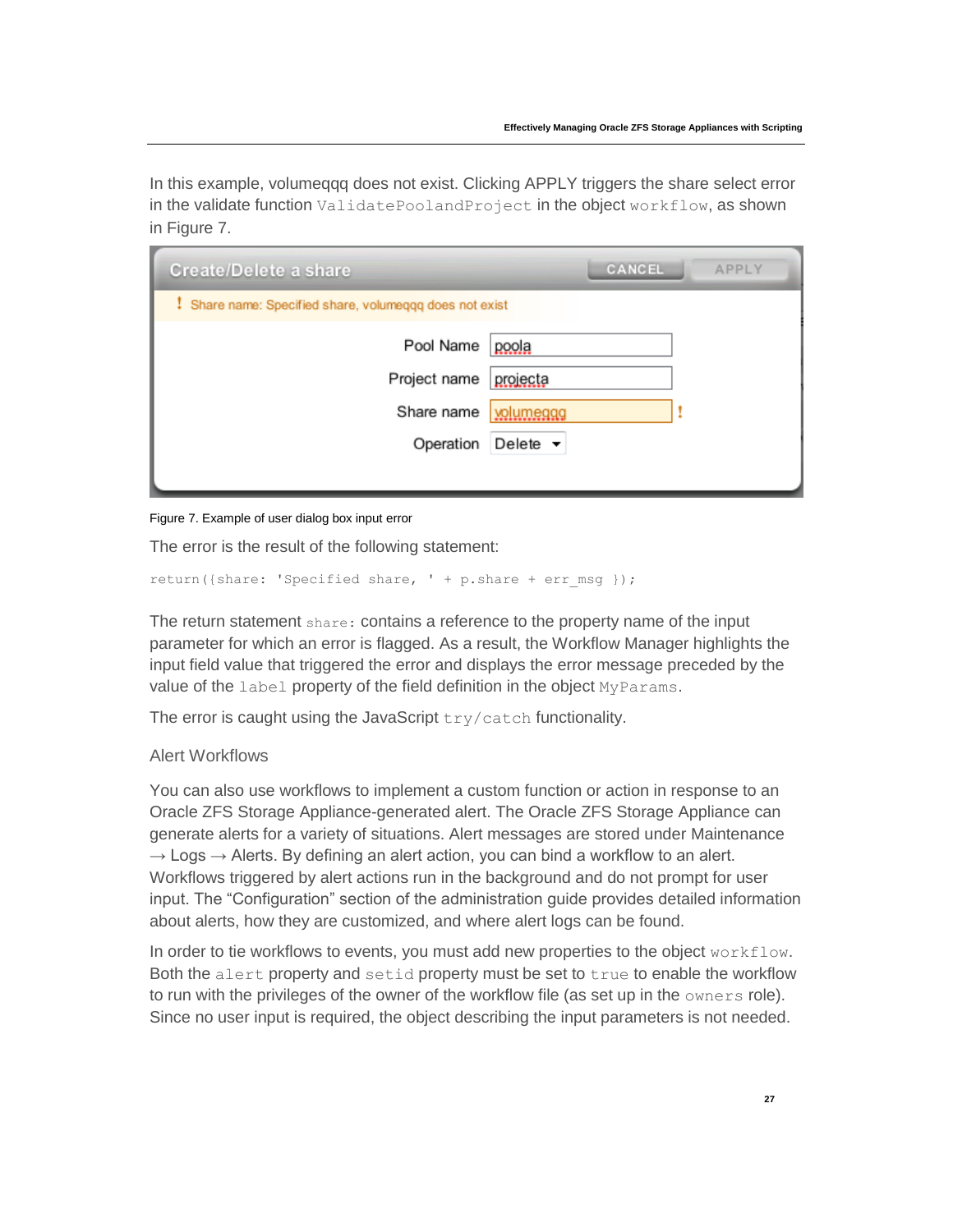The code in Example 6 adapts the previous example to provide a very simple alert action workflow.

```
Example 6. Minimum Code for Alert Workflow
```

```
// File: Example 6
// Example 5 adapted for alert usage 
var MyWorkflow = {
        MyVersion: '1.0',
        MyName: 'Example 6',
        MyDescription: 'Example of use of Alert',
        Origin: 'Oracle'
}; 
var workflow = { 
        name: MyWorkflow.MyName,
        description: MyWorkflow.MyDescription, 
        version: MyWorkflow.MyVersion,
        alert: true, \frac{1}{2} true, \frac{1}{2} alert \frac{1}{2} alert \frac{1}{2} alert \frac{1}{2} true, \frac{1}{2} and \frac{1}{2} alert \frac{1}{2} alert \frac{1}{2} alert \frac{1}{2} alert \frac{1}{2} alert \frac{1}{2} alert \frac{1}{2} alert \fracsetid: true,
        origin: MyWorkflow.Origin, 
        execute: function (MyAlert) { 
                                 audit('workflow started for alert'+MyAlert.uuid);
                                  } 
};
```
For the workflow to send information to the outside world, the function audit must be used. This function takes a single string as argument, and the text is placed in the audit log of the Oracle ZFS Storage Appliance. The Workflow Manager passes an object to the function defined for the property execute*.* This object contains the elements shown in Table 3.

| <b>PROPERTY</b> | <b>TYPE</b> | <b>DESCRIPTION</b>                                 |  |
|-----------------|-------------|----------------------------------------------------|--|
| class           | String      | The class of the alert                             |  |
| code            | String      | The code for the alert                             |  |
| uuid            | String      | The alert's unique identifier                      |  |
| timestamp       | Date        | Event time                                         |  |
| items           | Object      | Object with more detailed information on the event |  |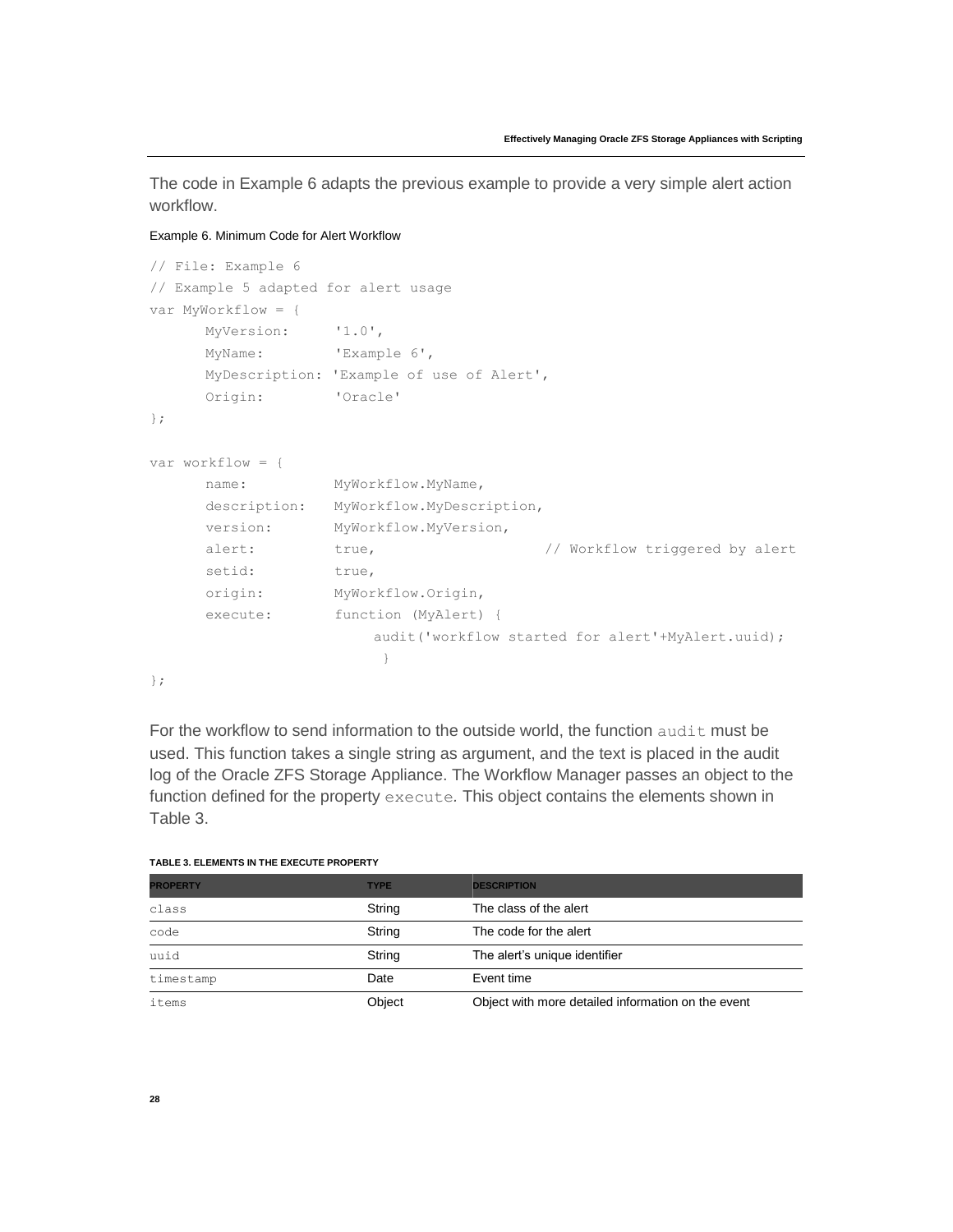The property items is an object that contains the following detailed information on the event that triggered the workflow.

|  | <b>TABLE 4. EVENT INFORMATION</b> |  |  |  |
|--|-----------------------------------|--|--|--|
|--|-----------------------------------|--|--|--|

| <b>PROPERTY</b> | <b>TYPE</b> | <b>DESCRIPTION</b>                                                      |
|-----------------|-------------|-------------------------------------------------------------------------|
| url             | String      | URL to Web page containing a description of the event                   |
| action          | String      | The action that should be taken by the user in response to<br>the event |
| impact          | String      | The impact of the event that precipitated the alert                     |
| description     | String      | A human-readable string describing the alert                            |
| severity        | String      | The severity of the event that precipitated the alert                   |
| response        | String      | Automated response action information                                   |
| type            | String      | Type of alert, for example, minor or major                              |

The information is also shown in the BUI in response to a request for detailed information about an alert, as shown in Figure 8.

| <b>Alert Details</b>     | G Back to Alert log                                                                                                                           |
|--------------------------|-----------------------------------------------------------------------------------------------------------------------------------------------|
|                          | Description Replication of 'projectb 1' to 'mac7000' failed because the appliance could not contact the<br>replication target.                |
|                          | Type Minor alert                                                                                                                              |
|                          | Impact Some or all of the changes in the last replication update may not have been sent successfully.                                         |
|                          |                                                                                                                                               |
| Automated response None. |                                                                                                                                               |
|                          | Recommended action Check that the target IP address is reachable from the appliance and that the target appliance is<br>functioning normally. |
|                          | Event time 2011-3-16 18:33:30                                                                                                                 |
|                          | Unique Identifier 318d52c8-4135-4575-a5ff-f3007dffe226                                                                                        |
|                          | Status This alert is not associated with a problem.                                                                                           |

Figure 8. Detailed alert information in the Oracle ZFS Storage Appliance BUI

To bind the example code to, for instance, a replication event in the Oracle ZFS Storage Appliance, you must first load the workflow into the Oracle ZFS Storage Appliance. The screenshot in Figure 9 shows the dialog box in which you must define an alert action in the configuration context*.* The alert action must be bound to an event category. For each category, you can select a subset event type.

You can configure more than one alert action. If you select Execute workflow, the previously loaded example script would be executed.

In this example, two actions are set to execute when a replication action fails: sending an e-mail and starting a workflow. Note the TEST option for triggering the configured action manually.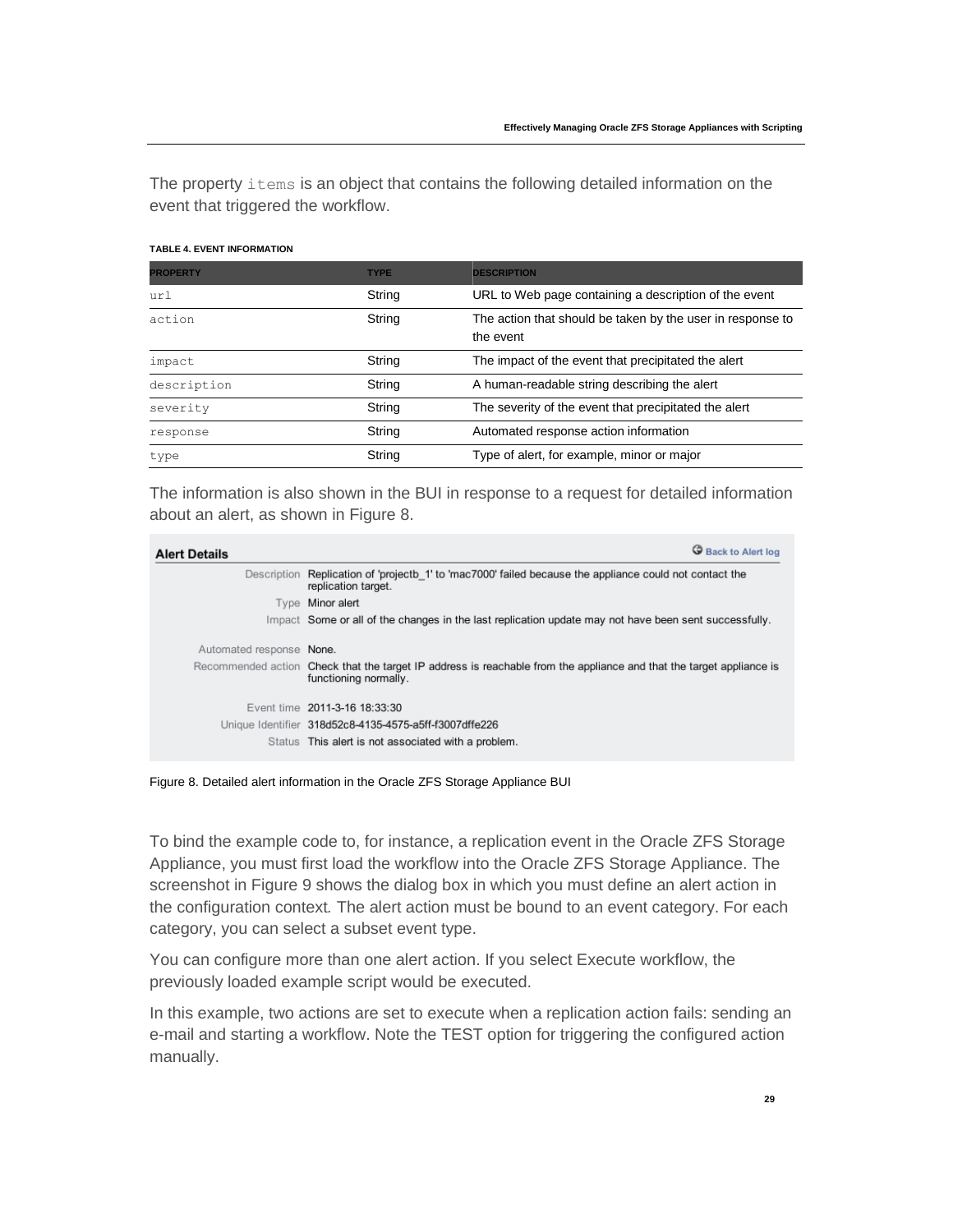#### **Effectively Managing Oracle ZFS Storage Appliances with Scripting**

| <b>Edit alert action</b>                       | CANCEL<br><b>APPLY</b>                                                                                                                                                                                                                                                |
|------------------------------------------------|-----------------------------------------------------------------------------------------------------------------------------------------------------------------------------------------------------------------------------------------------------------------------|
| Events                                         |                                                                                                                                                                                                                                                                       |
|                                                | Category<br>Remote replication: source only $\div$<br>Events<br>$\bigcirc$ ail                                                                                                                                                                                        |
|                                                | ⊙ Subset                                                                                                                                                                                                                                                              |
| C Alert actions                                | ■ Send failed (unsupported version)<br>Send failed (cancelled)<br>Send failed (all others)<br>⊽<br>Send failed (connectivity)<br>Send failed (out of space)<br>■ Send failed (remote verification)<br>Send finished<br>Send skipped (already running)<br>Send started |
| <b>TEST</b><br>$\div$<br>Send email            | Send to<br>Peter.Brouwer@sun.com                                                                                                                                                                                                                                      |
|                                                | Replication Failure on macbook7000<br>Subject                                                                                                                                                                                                                         |
| $\binom{1}{r}$ TEST<br><b>Execute workflow</b> | Workflow<br>Oracle: Example 6, versior $\div$                                                                                                                                                                                                                         |
|                                                |                                                                                                                                                                                                                                                                       |

Figure 9. Adding an alert action in the Oracle ZFS Storage Appliance BUI

### Scheduled Workflows

The start of workflows can be managed by setting up schedules for them. The workflow manager creates timer events from the schedules to start a workflow at a specific time.

Schedules can be created using the CLI for an existing workflow or incorporated in the workflow by defining an array type object named schedule containing one or more entries using the structure as shown in table 5.

### **TABLE 5. WORKFLOW SCHEDULE OBJECT PROPERTIES**

| <b>PROPERTY</b> | <b>TYPE</b> | <b>DESCRIPTION</b>                                                                    |
|-----------------|-------------|---------------------------------------------------------------------------------------|
| offset          | Number      | Determines the starting point in the defined period.<br>Zero start point is Thursday. |
| period          | Number      | Defines the frequency of the Schedule                                                 |
| unit            | String      | Specifies if either seconds or month are used as unit in the<br>offset and period     |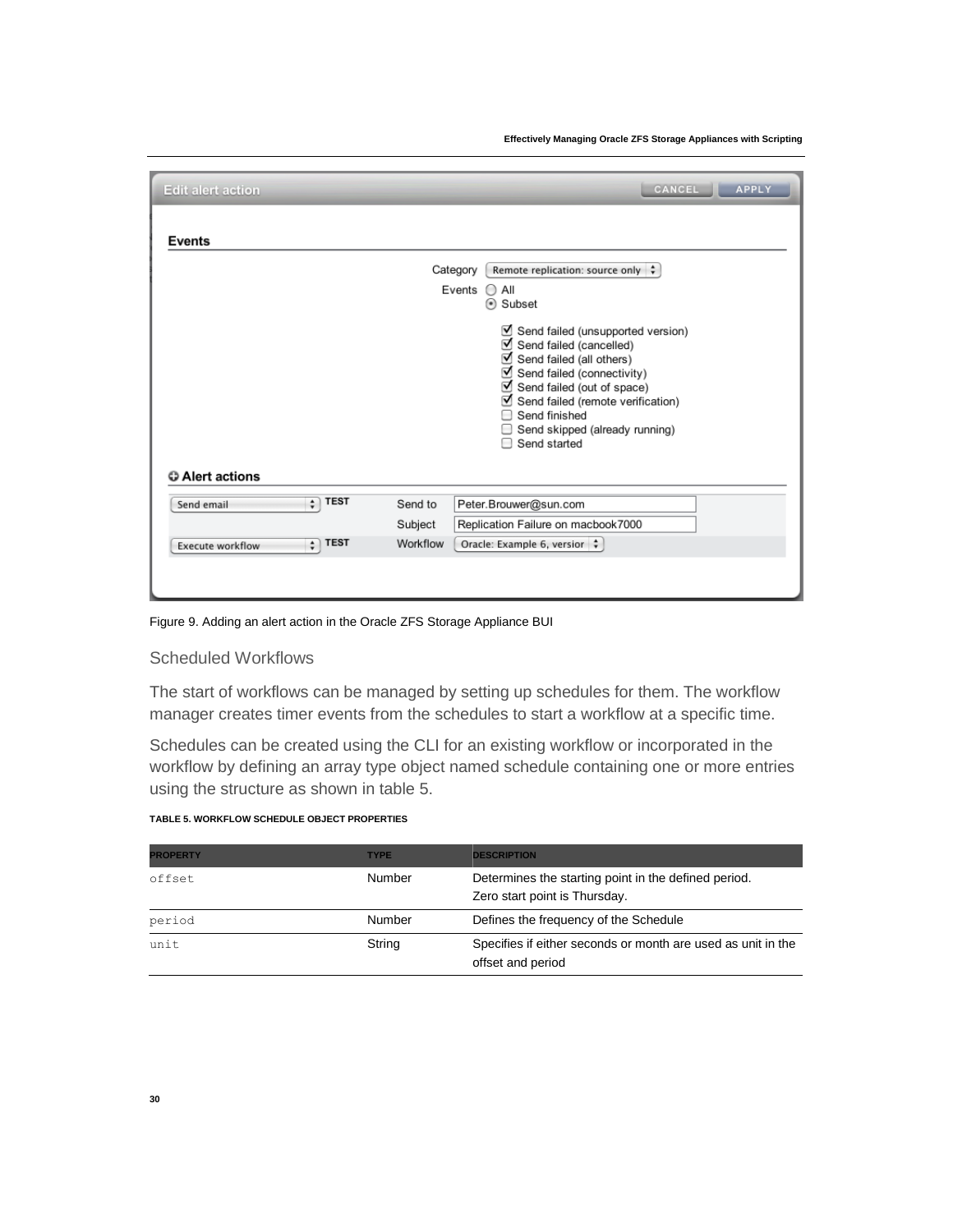#### Example 7. Workflow Schedule definition example

```
// File: Example 7
var MyWorkflow = { 
       MyVersion: '1.0',
        MyName: 'Example 7',
        MyDescription: 'Example of use of Schedules',
        Origin: 'Oracle'
};
var MySchedules = [
        // use the inline arithmetic to create readable code
        // half hr interval
        // Starting day seems to be Thursday for the offset.
        { offset: 0, period: 1800, units: "seconds" },
        // every Monday on 10:15
        { offset: 4*24*60*60+10*60*60+15*60, period: 7*24*60*60, units: 
"seconds"}
];
var workflow = {
       name: MyWorkflow.MyName,
        description: MyWorkflow.MyDescription,
        version: MyWorkflow.MyVersion,
        origin: MyWorkflow.Origin,
        alert: false,
       setid: true,
        schedules: MySchedules,
        scheduled: true,
        execute: function () {
                       audit ('Example 7: started via scheduled event');
 }
```
};

After uploading the workflow code in the Oracle ZFS Storage Appliance, we can use its CLI to verify the workflow schedule ;

```
Node1:> maintenance workflows
Node1:maintenance workflows> select workflow-007
Node1:maintenance workflow-007> schedules
Node1:maintenance workflow-007 schedules> show
Schedules:
```

| <b>NAME</b> | FREQUENCY | DAY | HH: MM |
|-------------|-----------|-----|--------|
|             |           |     |        |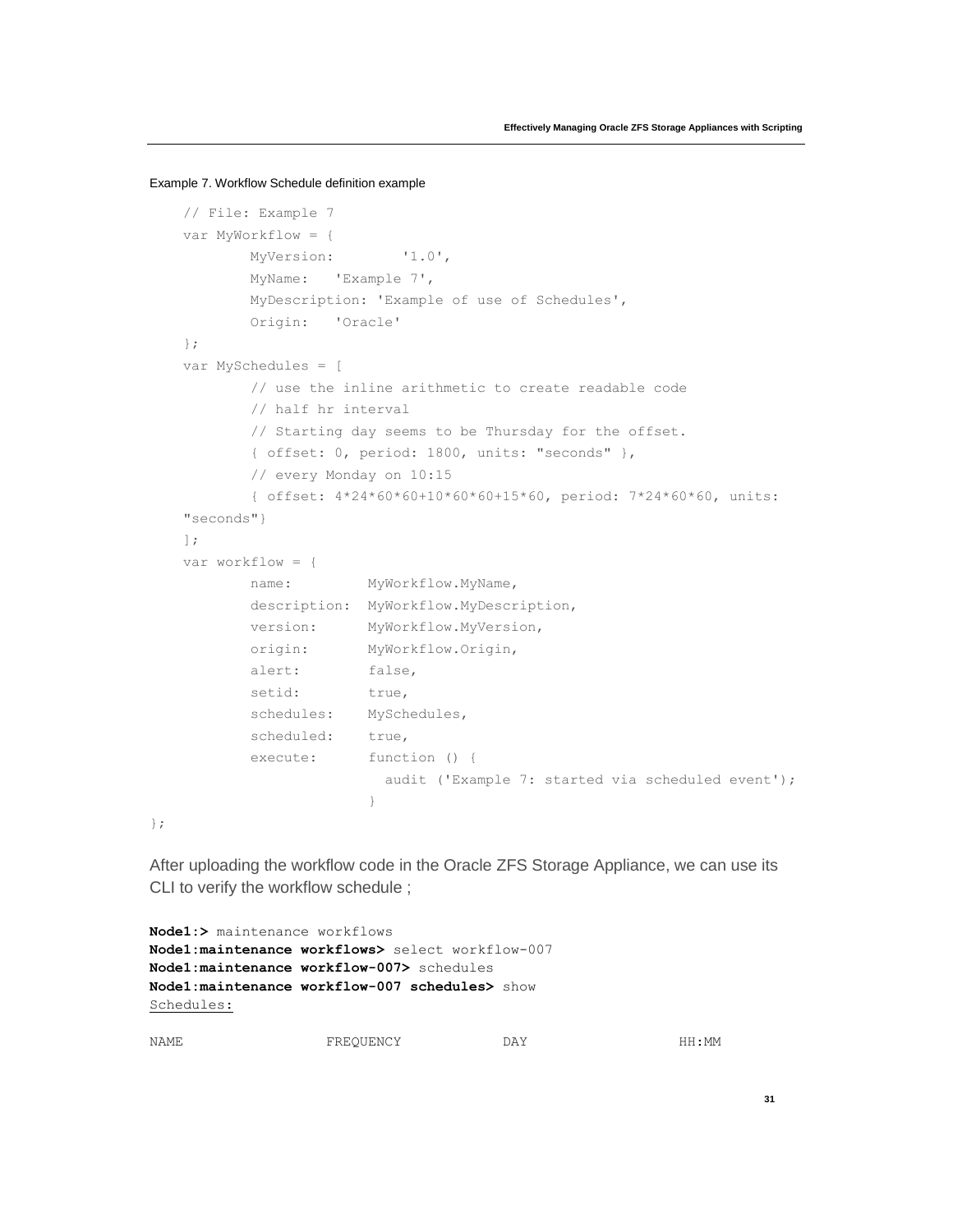#### **Effectively Managing Oracle ZFS Storage Appliances with Scripting**

| schedule-000 | halfhour | -      | $--:00$ |
|--------------|----------|--------|---------|
| schedule-001 | week     | Monday | 10:15   |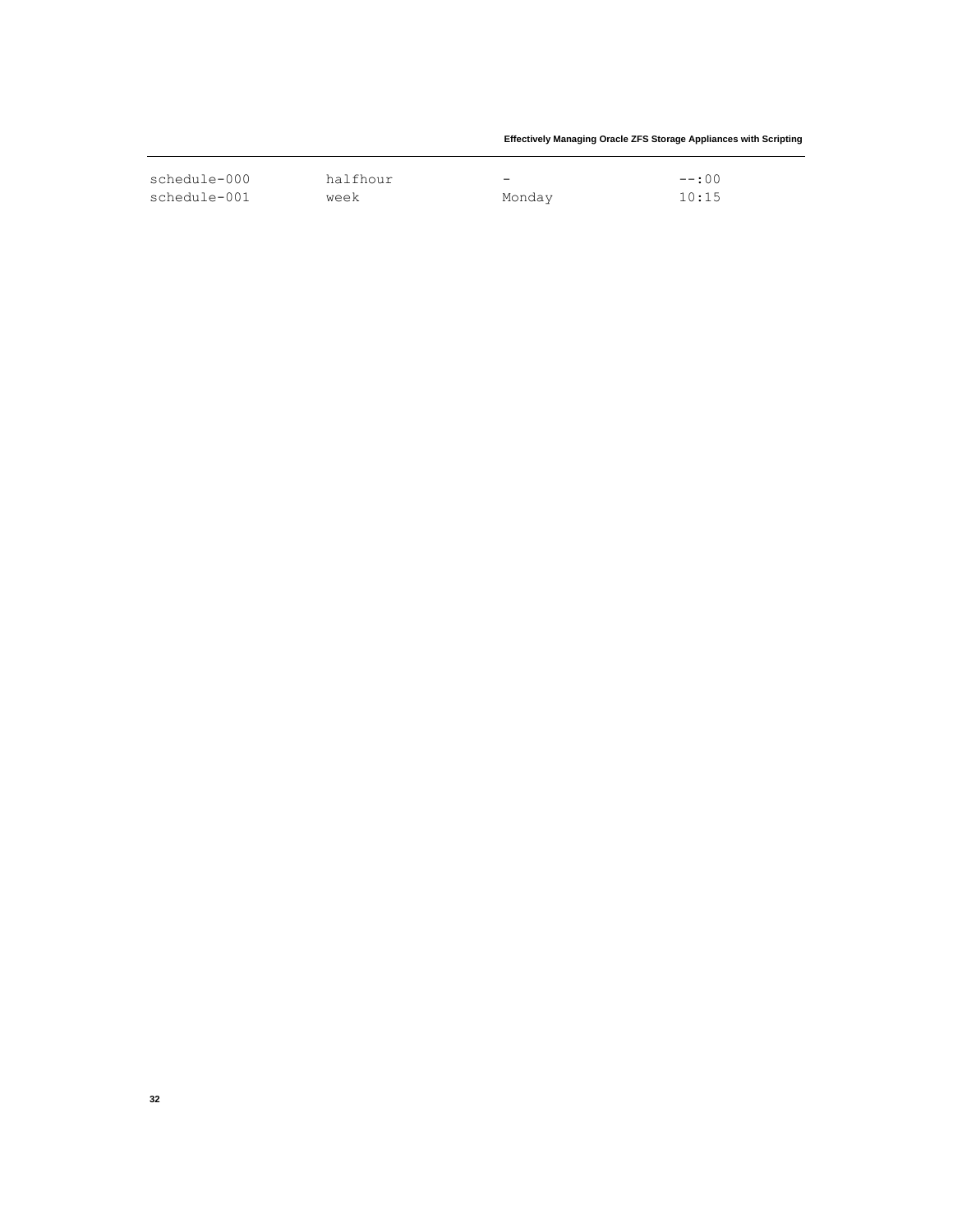## Applying Best Practices to Scripting

The following section provides recommendations for developing and implementing scripts.

## Best Practices for Coding Style

Since the programming structure of JavaScript resembles the structure of the programming languages C and C++, code-writing standard practices for C or C++ apply to JavaScript code, for example, the use of curly braces and indents, as seen in this document.

Use variable names that make sense and are easily understood. Do not use variables such as  $i$ ,  $n$ , or  $x$ . Keep variable names short and concise, but descriptive. A variable name such as FC Lun or iSCSI Lun makes more sense than LUN.

Use the English language when using a program language. It makes it easier to share workflow scripts and request input or support from non-local language speaking colleagues.

Use simple and well-structured code statements, and add comments. Comments should add information, not repeat the existing information. Well-written comments should help you return to a piece of code after a year to make some updates. When workflows are going to be shared, their use and purpose should be clear from the embedded comments.

## JavaScript Best Practices

Use the following JavaScript best practices:

- Use semicolons. In general, each statement in JavaScript is terminated by a semicolon. However, JavaScript allows some freedom and tries to make assumptions if semicolons are not present in certain situations. Also the Workflow Manager does some checking during the load phase of a workflow into the Oracle ZFS Storage Appliance. To avoid any ambiguity, always use a semicolon at the end of each statement.
- Avoid cluttering the global namespace. Using global variables always presents the risk of name conflicts or resolving references at the wrong level in the scope chain. Use objects to encapsulate variables; see the object MyWorkflow in Example 5. Using objects also helps create portable code that is easy to maintain.
- Use the var statement to define a variable before using it. When a variable has not been defined, JavaScript will use the variable as defined with a global scope. As a result, a script can continue to increase memory usage because the undefined (now global) variable is not included in the JavaScript garbage collection mechanism. This phenomenon is known as memory leak.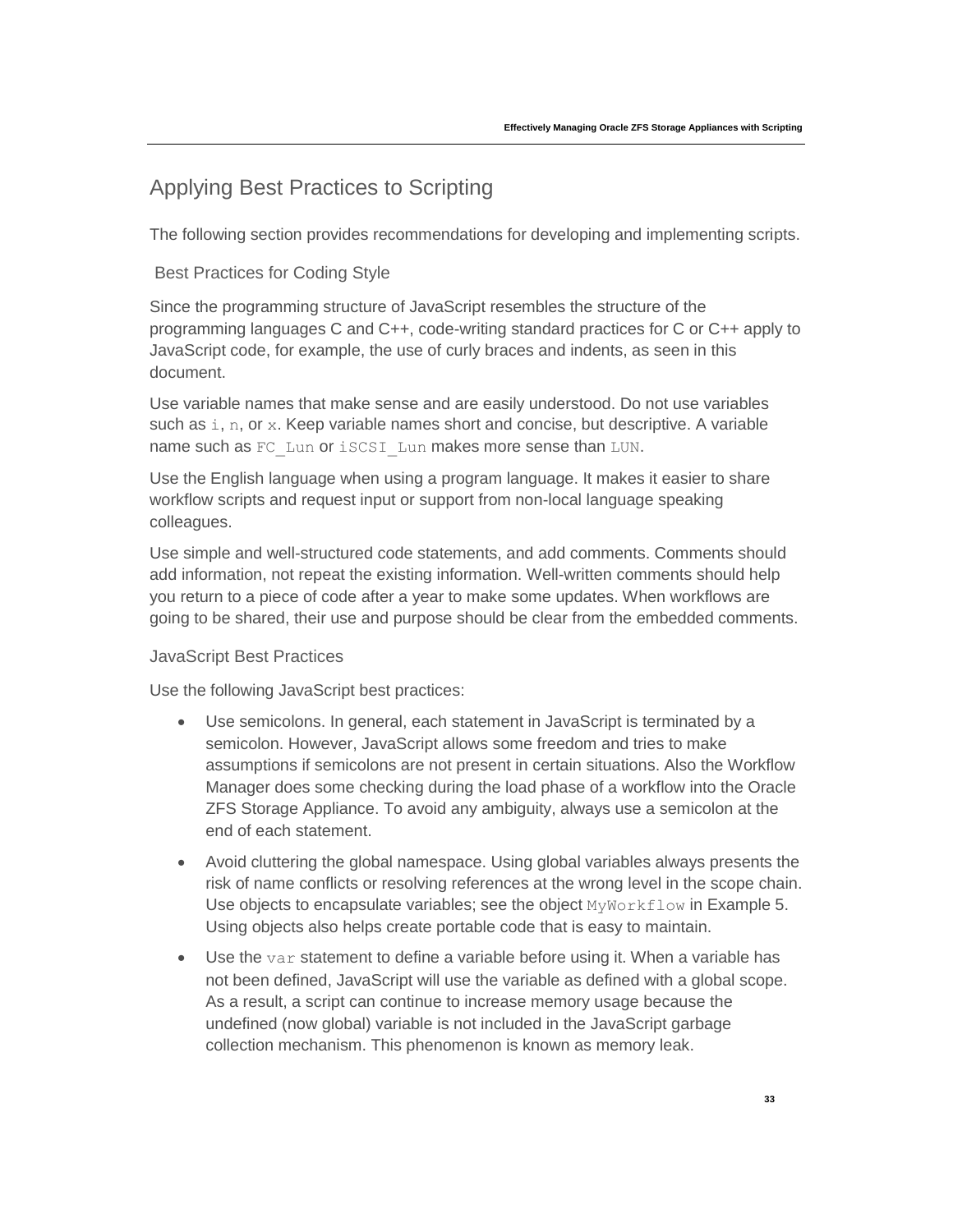• Avoid the  $with$  statement. The with statement is often used to save typing when dealing with deeply nested object hierarchies. However, there is no control over how variables are resolved when JavaScript traverses up the hierarchy chain. Use a variable that holds a reference to the object that would have been used within the with statement.

### Training Best Practices

The following are recommended training best practices:

- Read and study. Use the wealth of information about JavaScript available on the internet in the form of blogs and articles. But do not underestimate the value of information on real paper. Nothing substitutes for sitting in a comfortable chair with a cup of coffee reading a book.
- Last but not least, simulate. The Oracle ZFS Storage Appliance Simulator is an excellent tool for getting familiar with the scripting and workflow environment. The simulator supports all script and workflow functionality.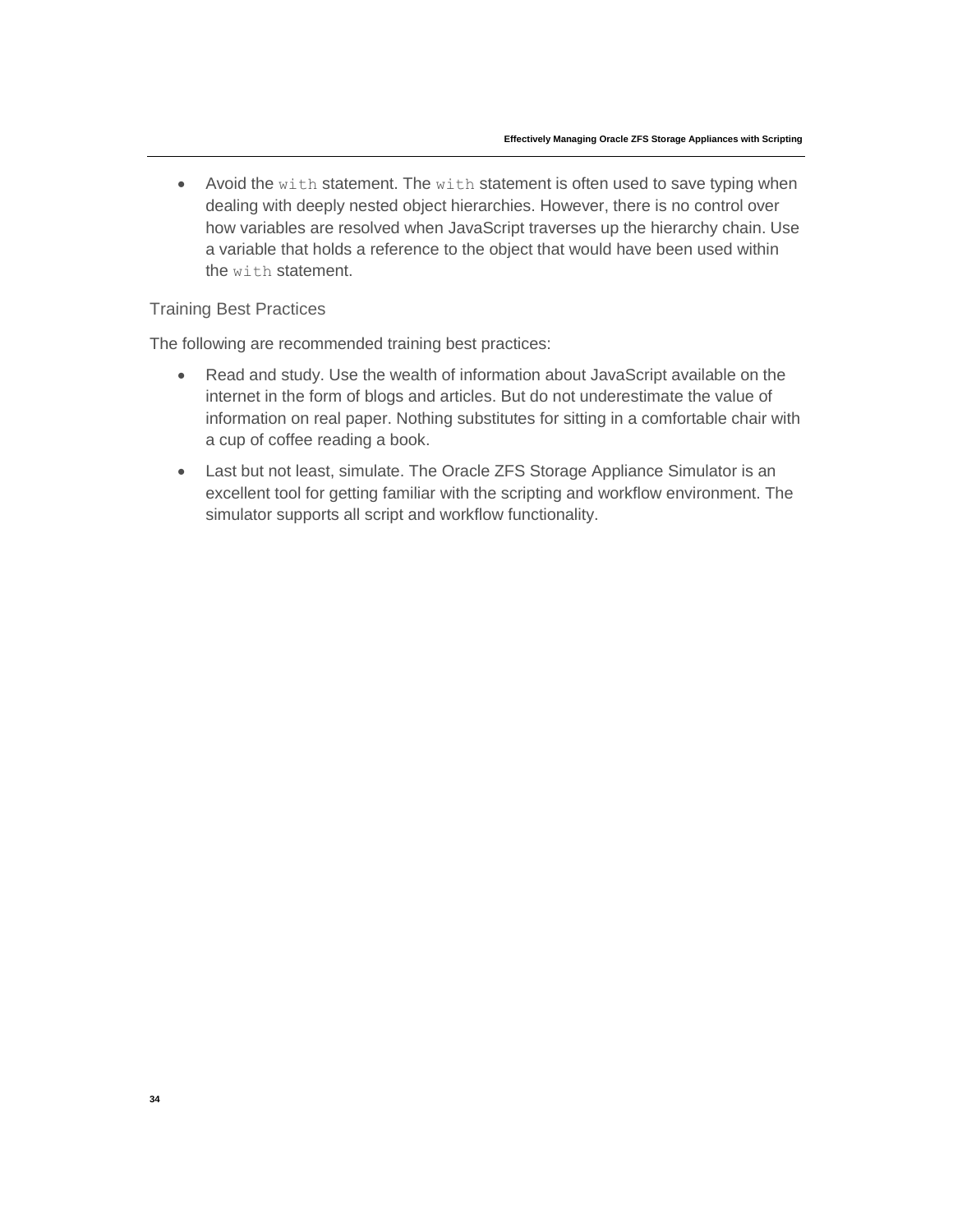## Tips and Examples for Client-Side Appliance Control

This section provides some simple examples that might trigger you to come up with an elegant way of solving your problem. The examples are by no means foolproof solutions. For simplicity, error checking and exceptions are not dealt with in the following code examples.

Automatically Executing CLI Scripts Using SSH

Avoid the password prompt each time a CLI script is executed using SSH by installing on the Oracle ZFS Storage Appliance a public key that has been generated with the sshkeygen -t rsa -b 1024 command on the host from which the scripts are executed. Setup scripts can be executed using the following syntax for ssh, where <key rsa> is the name of the file containing the key generated with the ssh-keygen command.

ssh -i .ssh/<key rsa> root@MyAppliance

Using CLI Scripting with UNIX Shell

Sending a sequence of commands to the Oracle ZFS Storage Appliance when an SSH connection is used for access can sometimes get confusing. To understand the options available, refer back to the basics. Like any UNIX-type command interface, SSH has two I/O mechanisms: stdin and stdout. Basically, stdin is a communication interface into SSH and stdout is a communication interface out of SSH. The input and output can be redirected.

ssh root@myAppliance < inputfile > outputfile

In the preceding command, the input is redirected for ssh to read the characters from file inputfile and the output from ssh is redirected to file outputfile. So if inputfile looks like the following, characters in inputfile are sent to the CLI of the Oracle ZFS Storage Appliance.

configuration net interfaces list

The output of the command sequence is picked up by ssh and redirected to outputfile.

At the CLI prompt of the Oracle ZFS Storage Appliance, you can interactively enter JavaScript commands and execute them. This means that you can write JavaScript commands in file inputfile, send them to the Oracle ZFS Storage Appliance using ssh, and capture the output of the JavaScript commands in outputfile. This is quite powerful, because it means you can write "intelligent" batch jobs. This capability merges the batch command environment with the intelligent dynamic coding environment.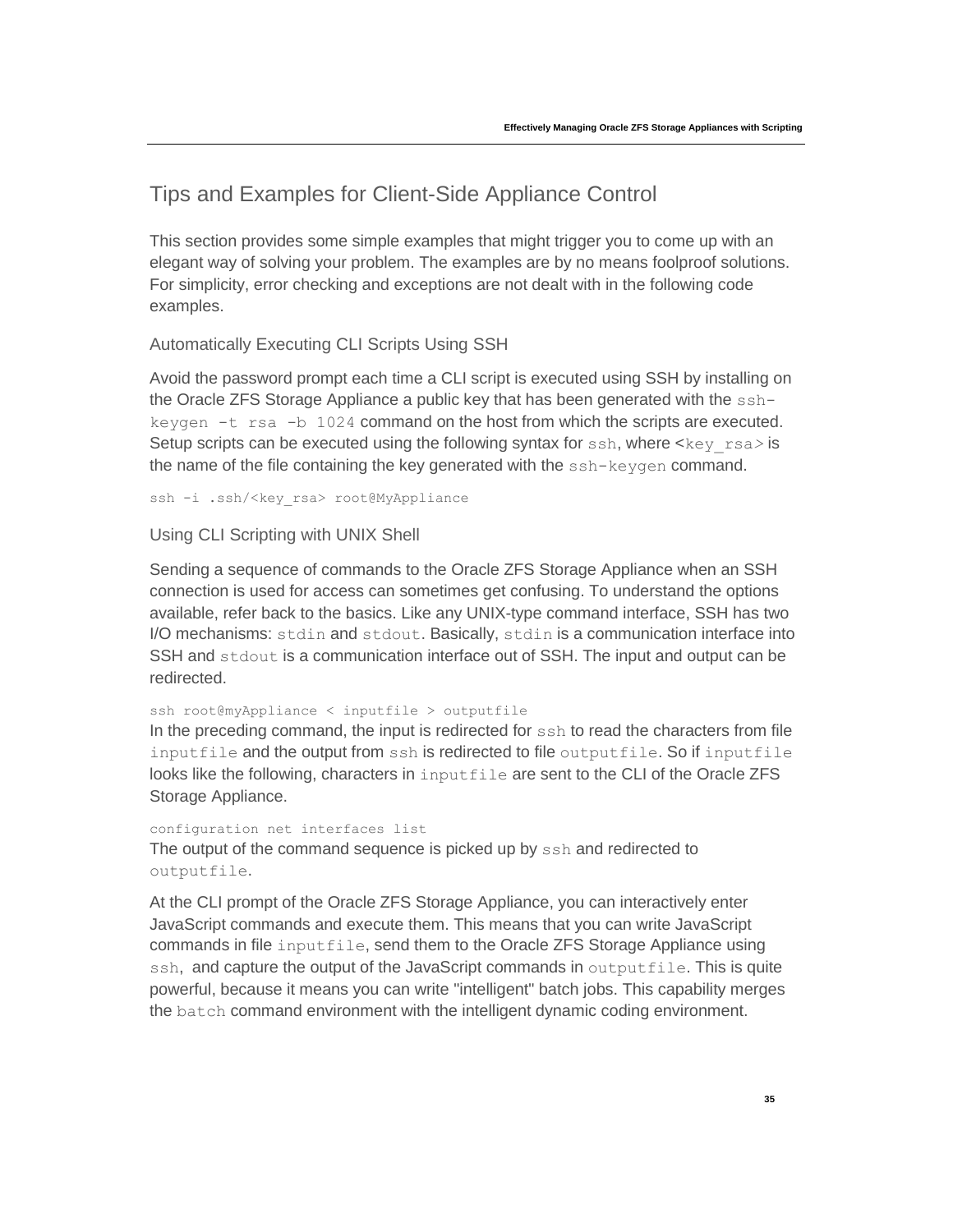Now that you understand the ssh mechanism, you can write scripts that are sent to the Oracle ZFS Storage Appliance using ssh, and you can check on the exit status of the scripts on the client side.

So, for example, if you have a script that creates a share, and you want to check on a failure of that script, you could return the error code back to SSH (the client shell) and react to the error situation in the client shell code.

Example 8 uses the old create/delete share script from Example 3. First, you must substitute all the code that emits text messages with code that returns numeric codes. Text strings are too difficult to process in the shell. Then you must add additional shell coding to handle the shell argument processing and initiate the shell variables to be used to pass the variables to the Oracle ZFS Storage Appliance scripting part.

Note that the text between the two "EOF" strings in the file is the bit of JavaScript code that is sent to the Oracle ZFS Storage Appliance using ssh stdin. Error codes from the JavaScript part are passed back using the  $print$  command at the end of the JavaScript code and captured in the shell script's ScriptError variable.

### Example 8. Shell Script to Pass Arguments to Oracle ZFS Storage Appliance Script

```
#!/bin/sh
# File example8.txt
# Shell script using input arguments to be passed to appliance script job.
# Script error codes are passed back to the shell.
Usage() {
  echo "$1 -u <Appliance user> -h <appliance> -s <share> -c|-d -j <project>
-p <pool>"
   exit 1 
}
# Error code definitions
PoolNotFound=100
ProjectNotFound=101
CreateShareFailed=102
DeleteShareFailed=103
UnKnownError=999
#
# Shell script main
PROG=$0
# Check used command line options
while getopts u:h:s:j:p:cd flag
do
```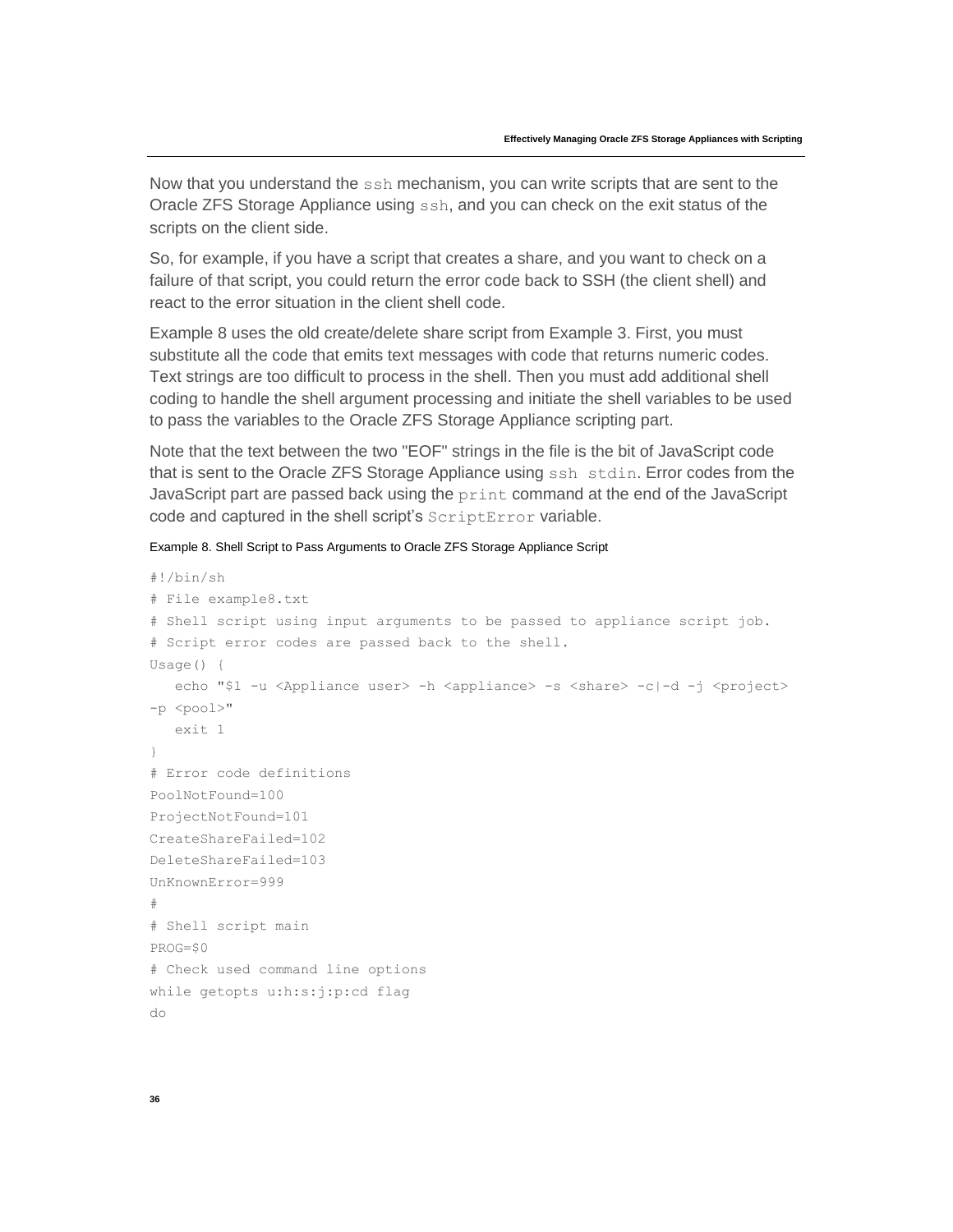```
case "$flag" in
      c) create="true"; action="create";;
      d) delete="true"; action="delete";;
      p) pool="$OPTARG";;
      j) project="$OPTARG";;
      s) share="$OPTARG";;
      u) user="$OPTARG";;
      h) appliance="$OPTARG";;
      \?) Usage $PROG ;;
      esac
done
# Create and Delete action are multi-exclusive
[ "$create" = "true" -a "$delete" = "true" ] && Usage $PROG 
# None of the arguments can be empty
[ -z "$pool" -o -z "$project" -o -z "$share" -o -z "$appliance" -o -z "$user" 
] && Usage $PROG
#
# Now get to the job at hand
# Start ssh and feed the script code in using stdin
ScriptError=`ssh $user@$appliance << EOF
script
// Above command activates script mode in the appliance.
// For ease of use, group all arguments in one object.
// Note we use the shell variables obtained from the shell command line.
// Version: 1.0.0
var MyArguments = {
      pool: '$pool',
      project: '$project',
      share: '$share',
      what: '$action'
}
// We could use the script variables throughout the scripting code but it 
might create
// confusion, so keep all the shell-script variable interaction concentrated 
in one 
// place in the script.
var MyErrors = {
      PoolNotFound: '$PoolNotFound',
      ProjectNotFound: '$ProjectNotFound',
      CreateShareFailed: '$CreateShareFailed',
      DeleteShareFailed: '$DeleteShareFailed',
```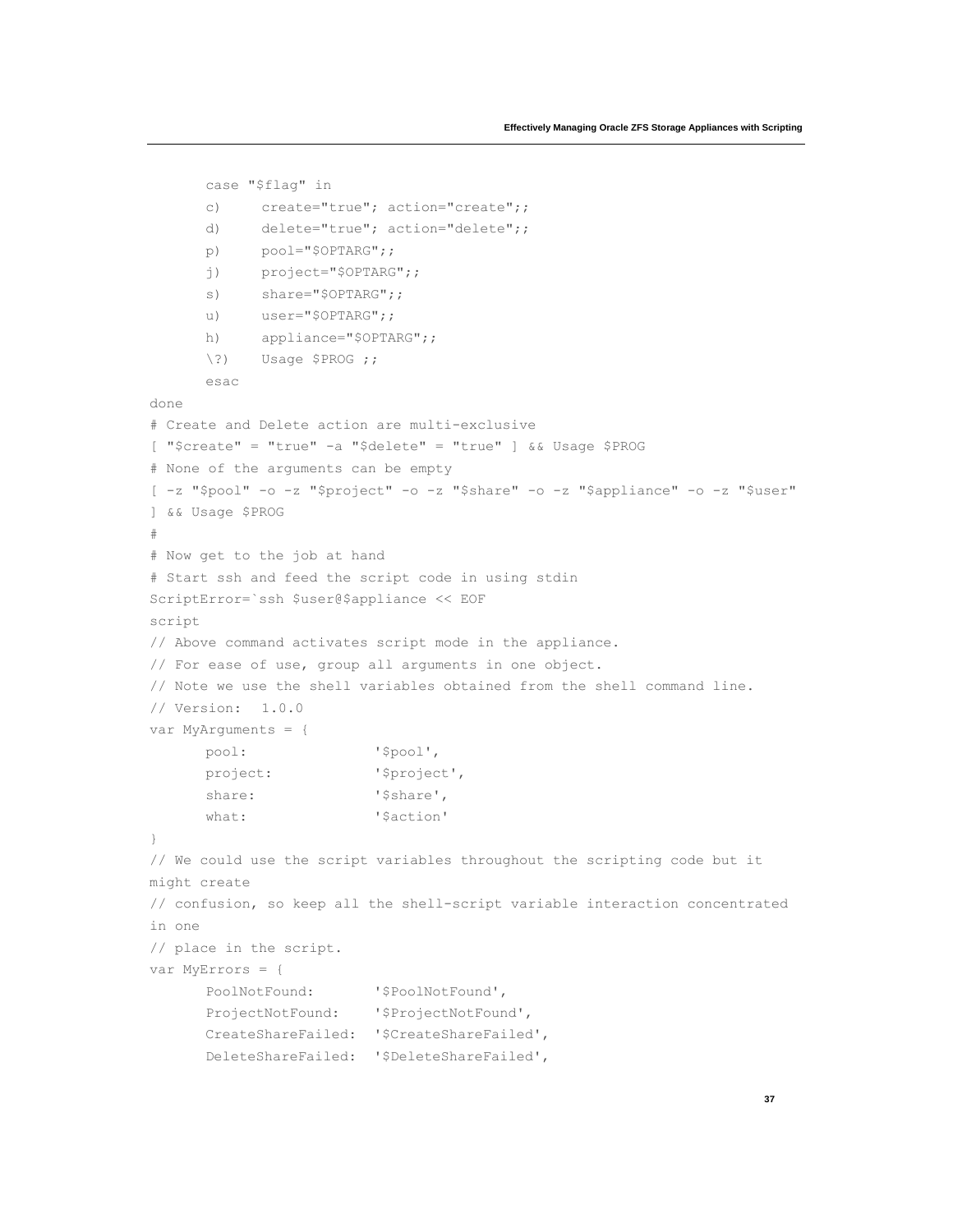```
UnKnownError: '$UnknownError',
}
function CreateDeleteShare (Arg) {
      run('cd /'); // Make sure we are at root child context level
      run('shares');
      try {
            run('set pool=' + Arg.pool);
      } catch (err) {
           return(MyErrors.PoolNotFound);
      }
      try {
            run('select ' + Arg.project);
      } catch (err) {
            return(MyErrors.ProjectNotFound);
      }
      if (Arg.what=='create' ) {
            try {
                  run('filesystem ' + Arg.share);
                   run('commit');
             } catch(err) {
                  return(MyErrors.CreateShareFailed);
            }
            return(0);
      } else {
            try {
                   run('select' + Arg.share); // Check if share is 
there
                   run('done'); // Release for delete
                   run('confirm destroy ' + Arg.share);
             } catch (err) {
                   if (err.code == 10004)return(MyErrors.DeleteShareFailed);
                   else return(MyErrors.UnKnownError);
             }
            return(0);
      }
}
// Kick off the create delete function using our MyArguments object to pass 
on the
```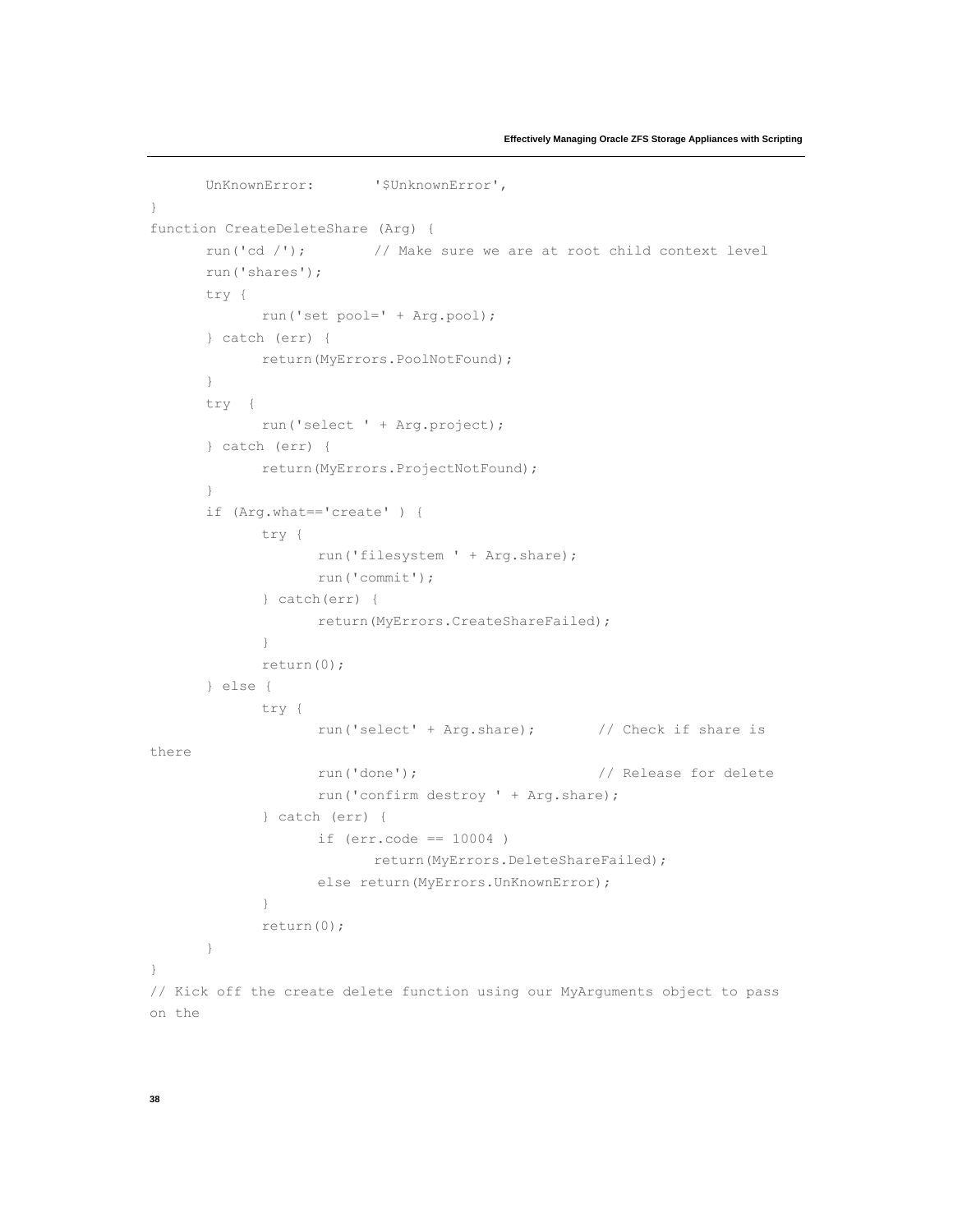```
// parameters needed for the job.
err=CreateDeleteShare(MyArguments);
// The devil is in the tail; return the error code to stdout of ssh so the 
shell can 
// pick it up in the ScriptError variable.
print(err);
.
EOF`
echo $ScriptError
[ "$ScriptError" != "0" ] && {
    case $ScriptError in
       $PoolNotFound) Message="Specified pool : $pool, not found";;
      $ProjectNotFound) Message="Specified project : $project, not found";;
      $CreateShareFailed) Message="Share $share could not be created";;
      $DeleteShareFailed) Message="Share $share could not be deleted";;
        $UnknownError) Message="Unexpected script error";;
    esac
      echo $Message
      exit 1
}
echo "$action of share: share in project: $project, pool: $pool, was
successful"
```
Note that the shell variable could have been used throughout the JavaScript part, but this would make the JavaScript more difficult to maintain. For ease of use, all the shell variables used are concentrated at the start of the JavaScript part. Also note that the shell substitutes the shell variables in the CLI script before the script is sent to the Oracle ZFS Storage Appliance.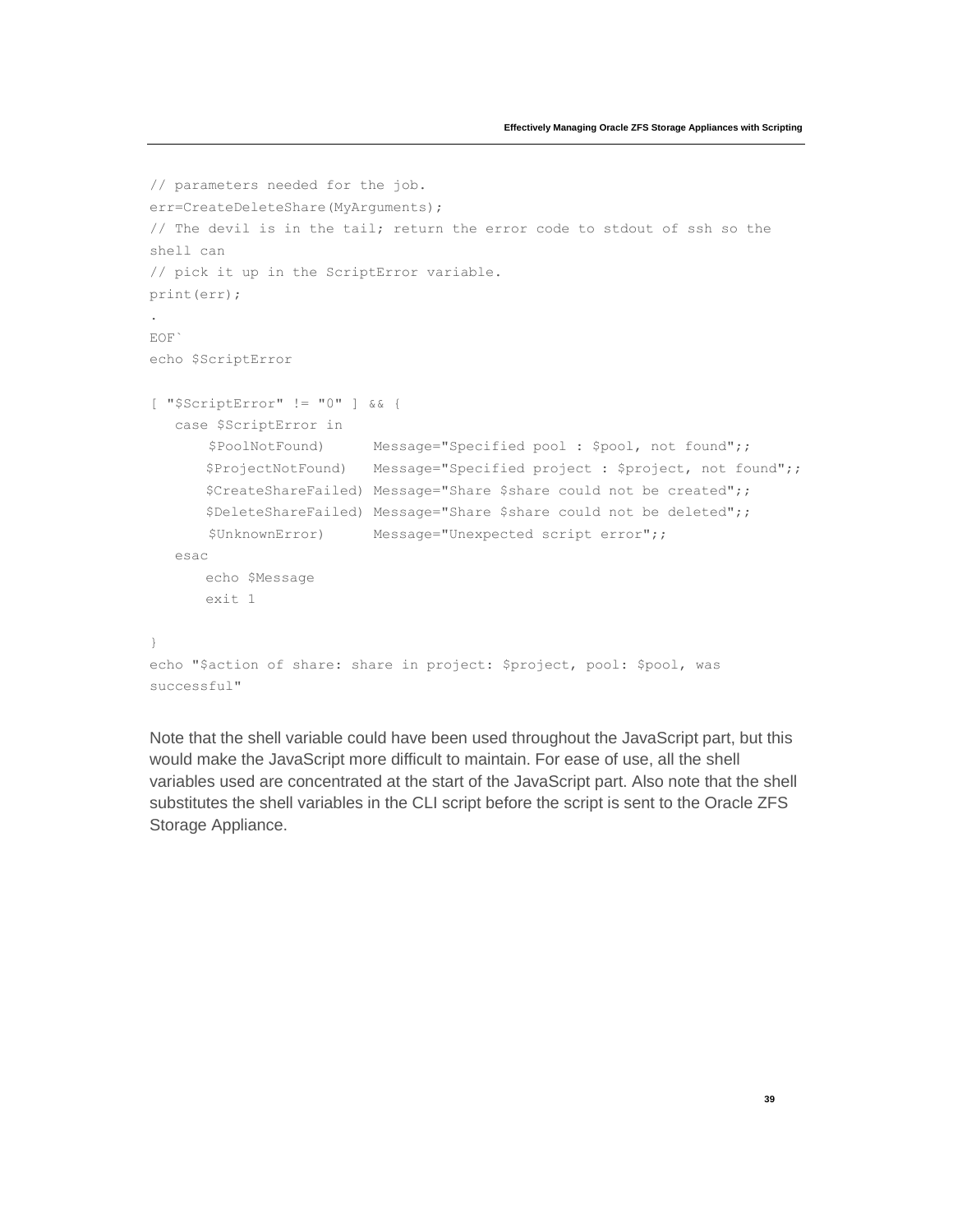## Appendix A: References

NOTE: References to Sun ZFS Storage Appliance, Sun ZFS Storage 7000, and ZFS Storage Appliance all refer to the same family of Oracle ZFS Storage Appliance products. Some cited documentation or screen code may still carry these legacy naming conventions.

- *Oracle ZFS Storage Appliance System Administration Guide*: <http://www.oracle.com/technetwork/documentation/oracle-unified-ss-193371.html>
- Oracle ZFS Storage Appliance Administration Guide can be accessed using the online help, which can be accessed through the Appliance BUI
- *JavaScript: The Definitive Guide, 6th Edition* by David Flanagan (O'Reilly Media, 2006)
- ECMA Script Wikipedia page: <http://en.wikipedia.org/wiki/ECMAScript>
- JavaScript Wikipedia page: <http://en.wikipedia.org/wiki/JavaScript>
- ECMA Scripting Language Specification: <http://www.ecmascript.org/docs.php>
- JavaScript online tutorial: <http://www.howtocreate.co.uk/tutorials/javascript/introduction>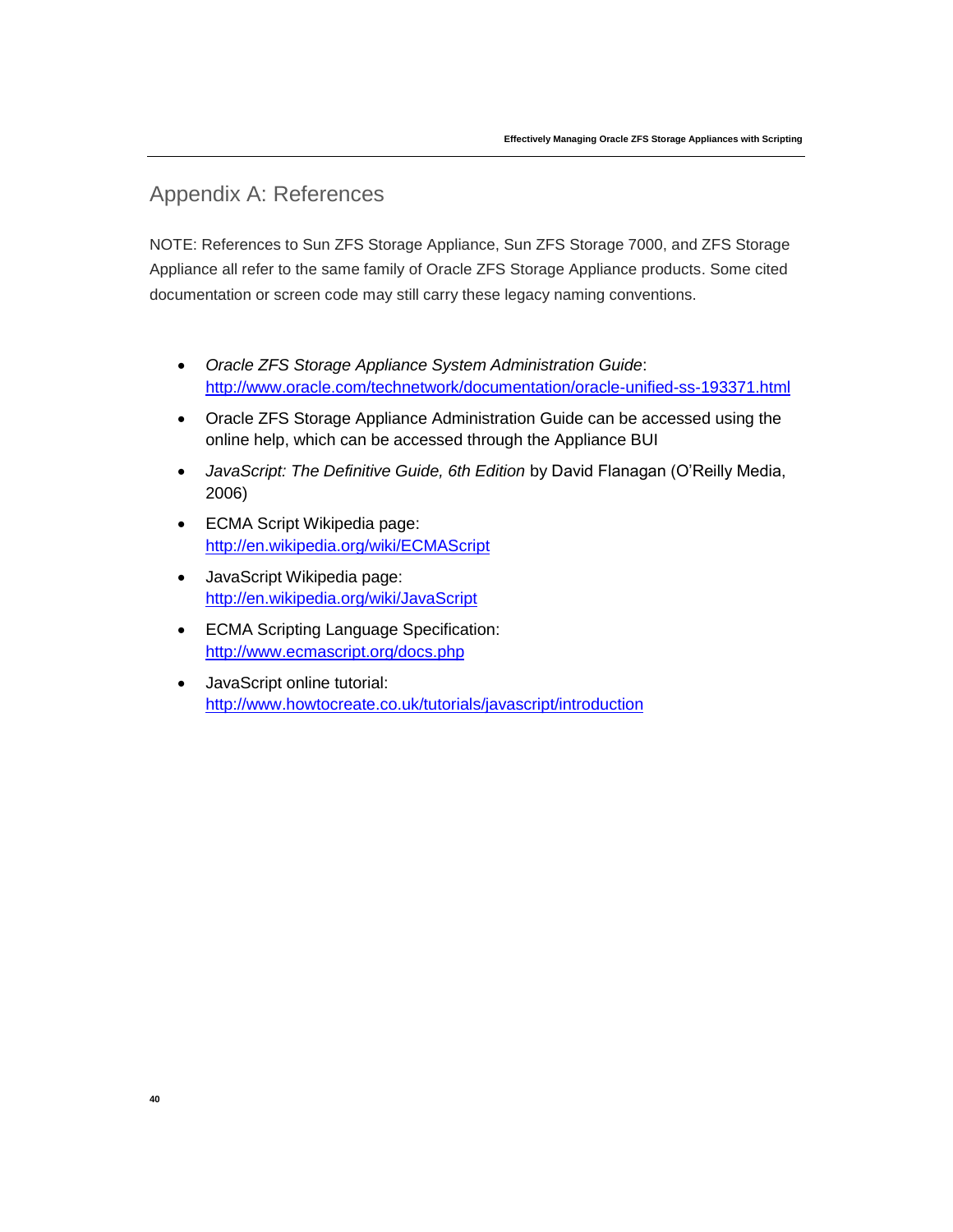## Appendix B: Using the Oracle ZFS Storage Appliance Simulator

The Oracle ZFS Storage Appliance Simulator is an excellent platform for getting familiar with the CLI interface and the scripting language. Access the CLI either using the Oracle ZFS Storage Appliance console or an SSH connection.

| Sun Storage 7000 [Running] - Oracle VM VirtualBox                                                                                                                                                                                                                                                      |              |                                                                                                                                                    | $-  D  x$                                |
|--------------------------------------------------------------------------------------------------------------------------------------------------------------------------------------------------------------------------------------------------------------------------------------------------------|--------------|----------------------------------------------------------------------------------------------------------------------------------------------------|------------------------------------------|
| Machine<br>Devices Help                                                                                                                                                                                                                                                                                |              |                                                                                                                                                    |                                          |
| Configuring devices.<br>Configuring network devices $\cdots$ done.                                                                                                                                                                                                                                     |              | SunOS Release 5.11 Version ak/generic@2010.08.17.2.0,1-1.18 64-bit<br>Copyright (c) 1983, 2010, Oracle and/or its affiliates. All rights reserved. |                                          |
| Sun ZFS Storage VirtualBox Version ak⁄SUNW,ankimo@2010.08.17.2.0,1-1.18<br>Copyright 2011 Oracle All rights reserved.<br>Use is subject to license terms.                                                                                                                                              |              |                                                                                                                                                    |                                          |
| 7000ppc1 console login: root<br>Password:<br>Last login: Tue Feb $15$ $18:12:01$ on console<br>$7000$ ppc1: $>$ script<br>$('''.''$ to run)> for (i=10; i > 0;i--) { printf("zd ",i); }<br>$($ "." to run)> printf $($ "\nReady to go\n");<br>$($ "." to run)>.<br>10 9 8 7 6 5 4 3 2 1<br>Ready to go |              |                                                                                                                                                    |                                          |
| 7000ppc1:> configuration net interfaces list                                                                                                                                                                                                                                                           |              |                                                                                                                                                    |                                          |
| <b>INTERFACE</b><br><b>STATE</b><br>e1000g0<br>u p                                                                                                                                                                                                                                                     | CLASS LINKS  | ADDRS<br>ip e1000g0 192.168.56.101/24                                                                                                              | <b>LABEL</b><br>$i$ <sub>-e</sub> 1000g0 |
| e1000q1<br>$\mathbf{u} \mathbf{p}$<br>$7000$ ppc1:>                                                                                                                                                                                                                                                    | $ip$ e1000g1 |                                                                                                                                                    | $i$ <sub>-e</sub> 1000q1                 |
|                                                                                                                                                                                                                                                                                                        |              |                                                                                                                                                    | SD □ □ ◎ ● Right Ctrl                    |

Figure 10. Oracle ZFS Storage Appliance console access using the simulator

Script commands can be entered interactively to explore the syntax and use of the JavaScript language in the Oracle ZFS Storage Appliance.

You can use the network interface configuration information obtained through the console to start an SSH connection to the Oracle ZFS Storage Appliance. Using SSH makes it easy to execute a batch of CLI commands or some simple scripts in the Oracle ZFS Storage Appliance.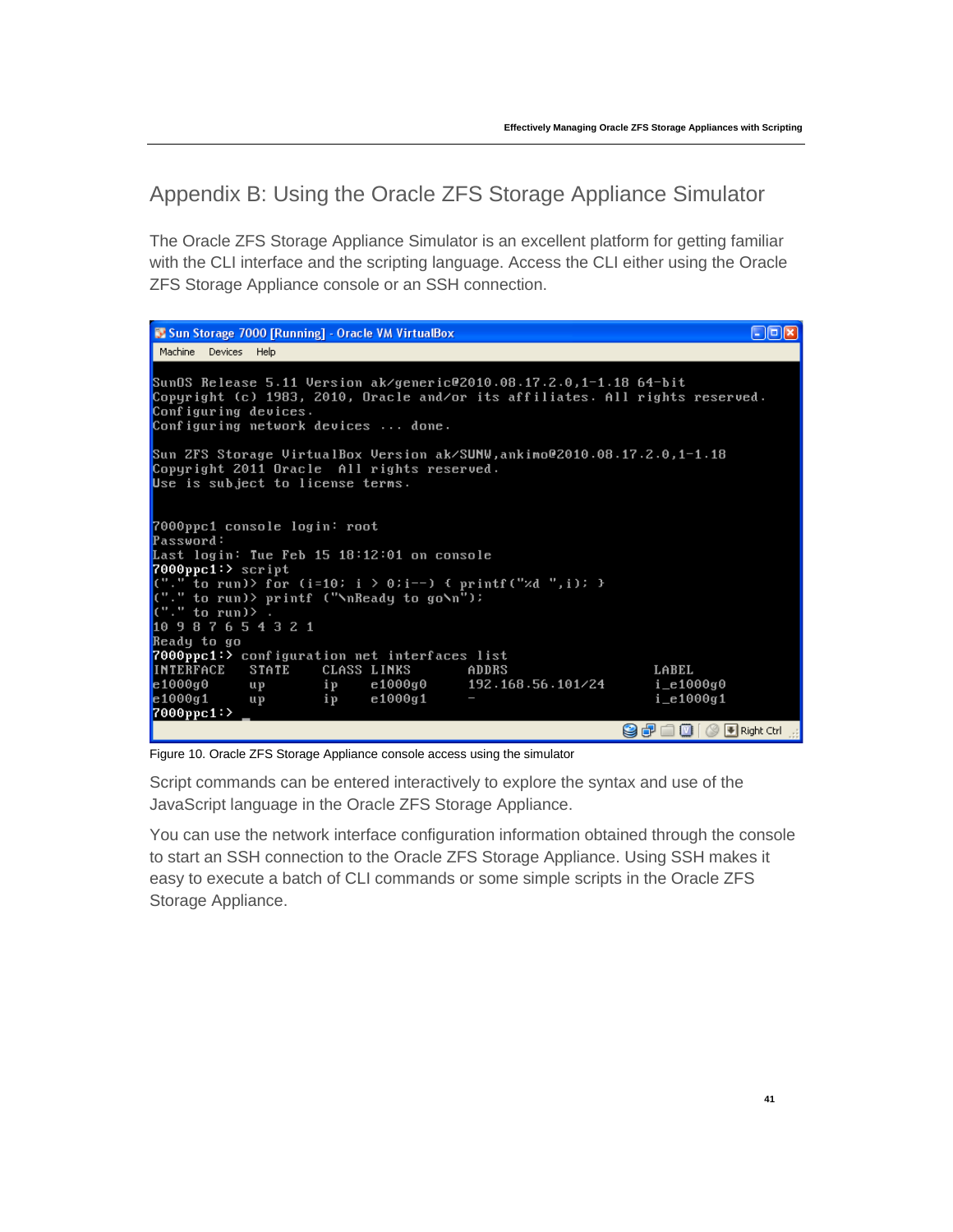**Effectively Managing Oracle ZFS Storage Appliances with Scripting**



Figure 11. SSH connection to the Oracle ZFS Storage Appliance

Commands can be grouped in a file. By feeding the file into the stdin option of the ssh command, you can feed a batch of commands into the Oracle ZFS Storage Appliance.

For example, the following commands were put into the file mybatchjob:

```
Configuration net interfaces list
script printf("hello\n") ; printf("End of My Batch Job\n");
```
Then the file was fed into the ssh command:

pBrouwers MacBook-Pro:~ pBrouwer\$ **ssh root@192.168.56.101 < mybatchjob** Password: Last login: Mon Feb 14 16:09:05 2011 from 192.168.56.1 INTERFACE STATE CLASS LINKS ADDRESS LABEL<br>E1000g0 up ip e1000g0 192.168.56.101 i\_e100 E1000g0 up ip e1000g0 192.168.56.101 i\_e1000g0 Hello End of My Batch Job pBrouwers MacBook-Pro:~ pBrouwer\$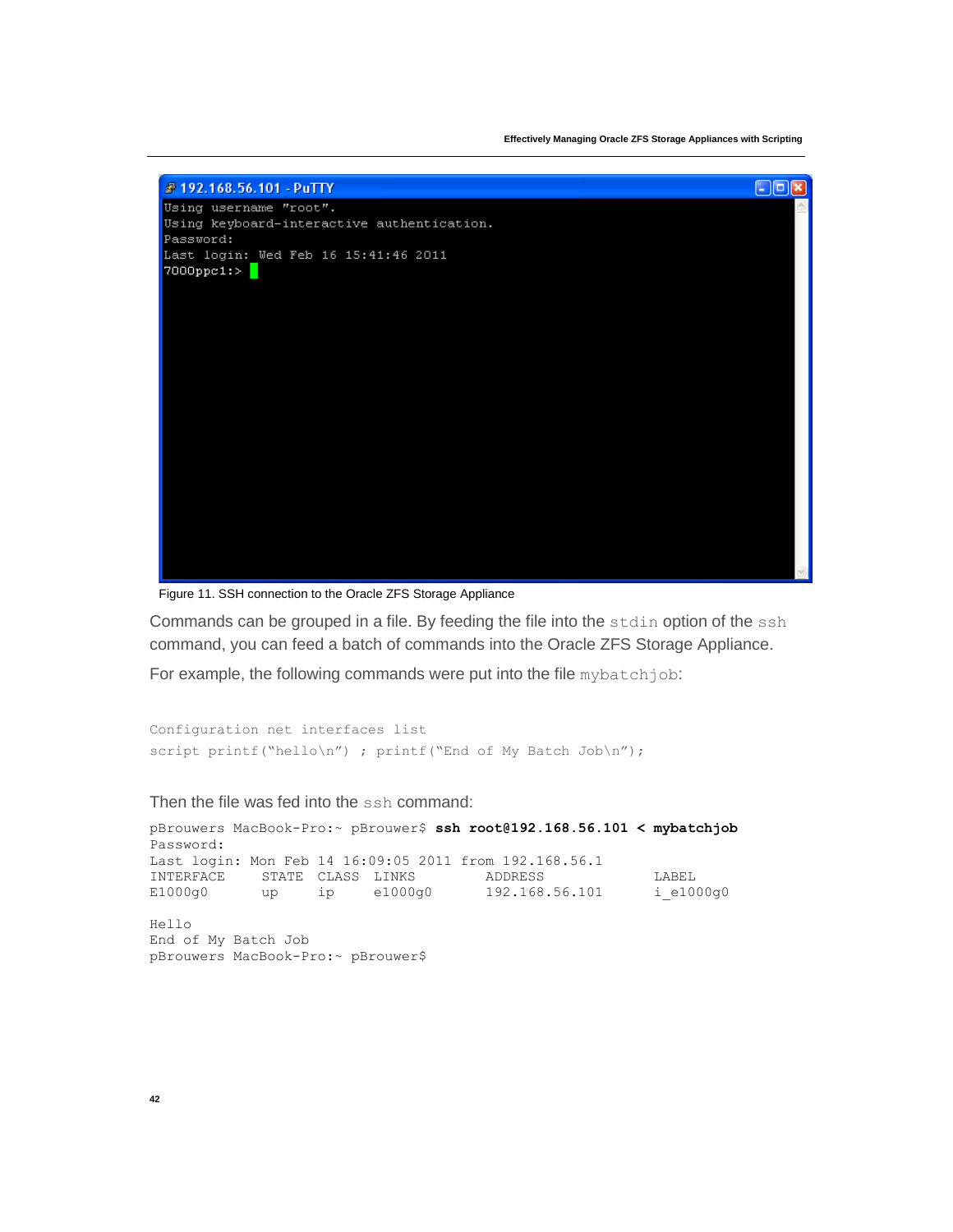**Effectively Managing Oracle ZFS Storage Appliances with Scripting**